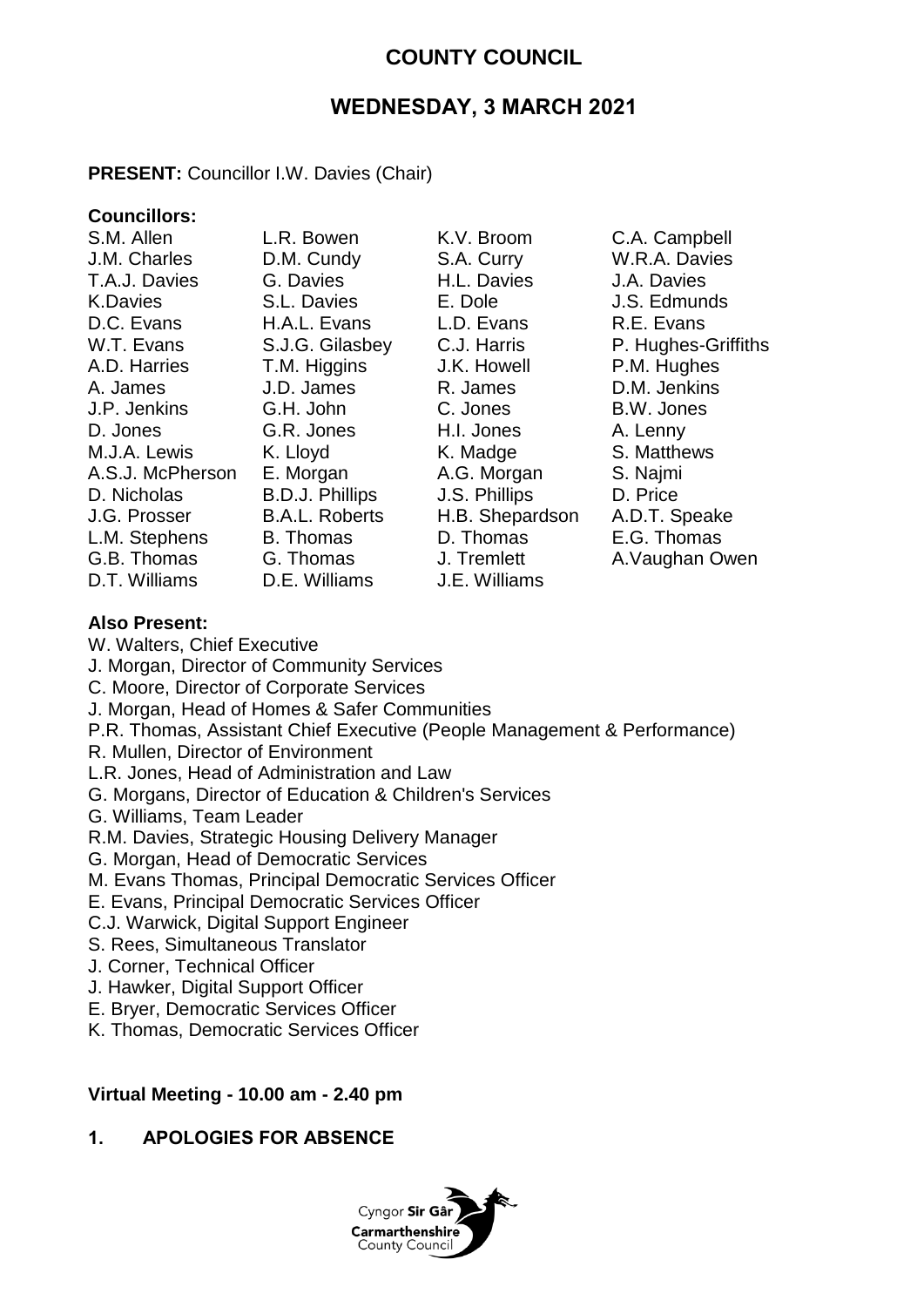Apologies for absence were received from Councillors C.A. Davies, P.E.M. Edwards, A, Fox and T.J. Jones.

## **2. DECLARATIONS OF PERSONAL INTERESTS.**

| <b>Councillor</b> | <b>Minute Number</b>                                                                                                                          | <b>Nature of Interest</b>                                                               |
|-------------------|-----------------------------------------------------------------------------------------------------------------------------------------------|-----------------------------------------------------------------------------------------|
| S.J.G Gilasbey    | 5.1 - Revenue Budget<br>Strategy 2021/22 to<br>2023/24                                                                                        | Family member works<br>as a teacher in one of<br>the schools mentioned<br>in the report |
| S.J.G Gilasbey    | 5.2 - Five Year Capital<br>Programme (Council<br>Fund) 2021/22 to<br>2025/26                                                                  | LA Governor at Ysgol<br>Gwenllian                                                       |
| S.J.G. Gilasbey   | 5.3 - Housing Revenue<br><b>Account Budget</b><br>2021/22 to 2023/24 and<br><b>Housing Rent Setting</b><br>for 2021/22 Revenue<br>and Capital | Family member is a<br>council tenant                                                    |
| K. Lloyd          | $5.4 - The$<br>Carmarthenshire<br><b>Homes Standard Plus</b><br>(CHS+) Business Plan<br>2021-24                                               | Owns shares in<br>Carmarthenshire<br><b>Energy Ltd</b>                                  |
| K. Madge          | 5.1 - Revenue Budget<br>Strategy 2021/22 to<br>2023/24                                                                                        | Daughter works in<br><b>Social Care</b>                                                 |
| J. James          | 5.3 - Housing Revenue<br><b>Account Budget</b><br>2021/22 to 2023/24 and<br><b>Housing Rent Setting</b><br>for 2021/22 Revenue<br>and Capital | Family members are<br>Council tenants                                                   |
| J. James          | $5.4 - The$<br>Carmarthenshire<br><b>Homes Standard Plus</b><br>(CHS+) Business Plan<br>2021-24                                               | Family members are<br>Council tenants                                                   |
| H.A.L. Evans      | 5.3 - Housing Revenue<br><b>Account Budget</b><br>2021/22 to 2023/24 and<br><b>Housing Rent Setting</b><br>for 2021/22 Revenue<br>and Capital | <b>Sister is Chief</b><br>Executive of a Housing<br>Association                         |
| H.A.L. Evans      | $5.4 - The$<br>Carmarthenshire<br><b>Homes Standard Plus</b><br>(CHS+) Business Plan<br>2021-24                                               | Sister is Chief<br>Executive of a Housing<br>Association                                |

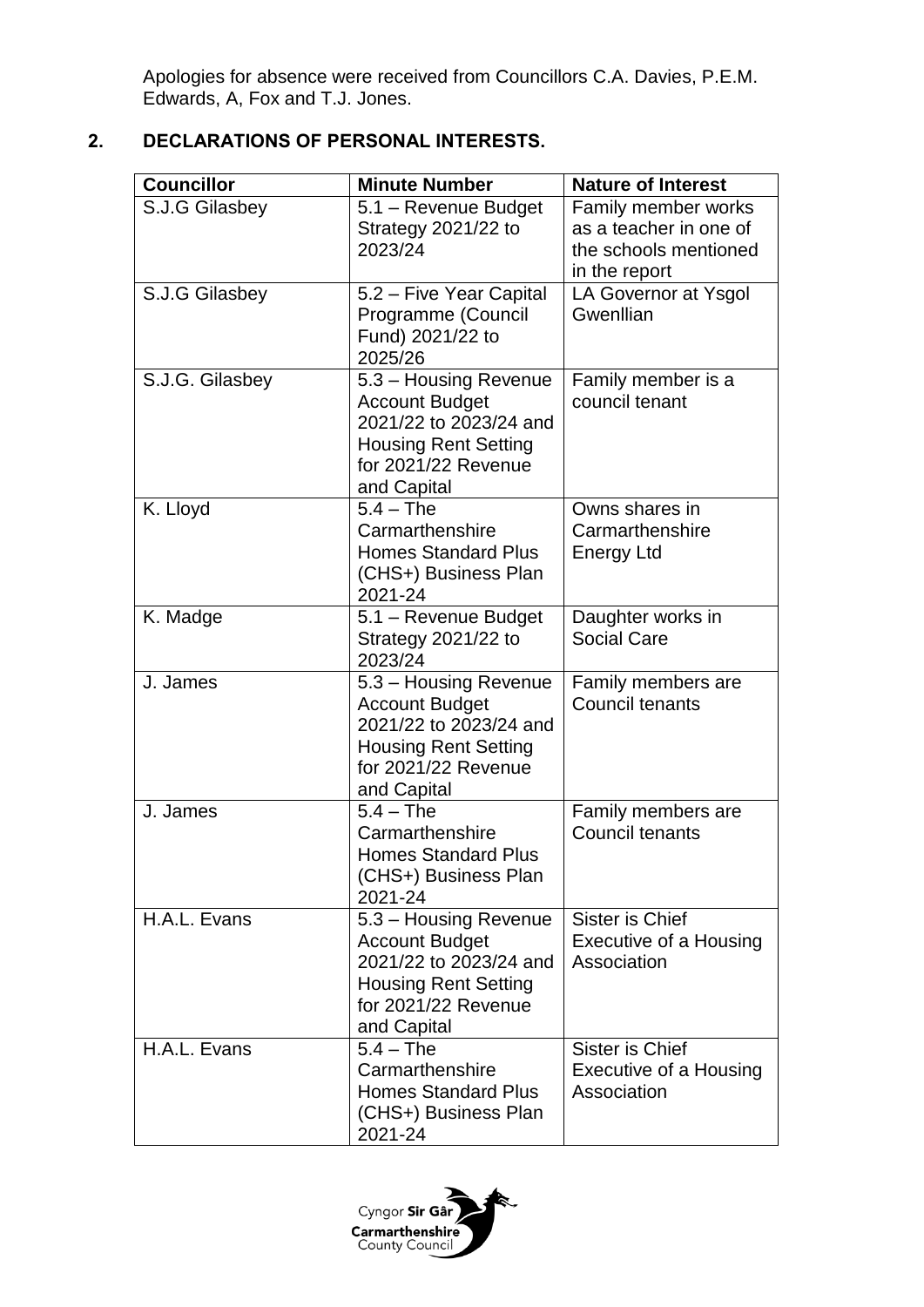| <b>B.A.L. Roberts</b> | 5.1 - Revenue Budget<br>Strategy 2021/22 to<br>2023/24                                                                                        | Family member works<br>in Social Care                           |
|-----------------------|-----------------------------------------------------------------------------------------------------------------------------------------------|-----------------------------------------------------------------|
| <b>B.A.L. Roberts</b> | 5.2 - Five Year Capital<br>Programme (Council<br>Fund) 2021/22 to<br>2025/26                                                                  | LA Governor at Pen<br><b>Rhos and Coedcae</b><br><b>Schools</b> |
| S.L. Davies           | 5.2 - Five Year Capital<br>Programme (Council<br>Fund) 2021/22 to<br>2025/26                                                                  | <b>LA Governor at Schools</b>                                   |
| S.L. Davies           | 5.3 - Housing Revenue<br><b>Account Budget</b><br>2021/22 to 2023/24 and<br><b>Housing Rent Setting</b><br>for 2021/22 Revenue<br>and Capital | Family member owns<br>property                                  |
| D.C. Evans            | 5.1 - Revenue Budget<br>Strategy 2021/22 to<br>2023/24                                                                                        | Wife works in the<br><b>Council's Contact</b><br>Centre         |
| S. Najmi              | 5.2 - Five Year Capital<br>Programme (Council<br>Fund) 2021/22 to<br>2025/26                                                                  | LA Governor at<br>Penygaer School                               |
| G.L. Davies           | 6 – Meeting of the<br>Executive Board $-8$ <sup>th</sup><br>February 2021                                                                     | Minute 14 - Crown<br><b>Precinct Building</b><br>Llanelli       |
| A.G. Morgan           | 5.1 - Revenue Budget<br>Strategy 2021/22 to<br>2023/24                                                                                        | <b>Tenant at Unit 4 Delta</b><br>Lakes, Llanelli                |
| T. Higgins            | 5.1 - Revenue Budget<br>Strategy 2021/22 to<br>2023/24                                                                                        | Niece works in the<br><b>Library Service</b>                    |
| T. Higgins            | 5.2 - Five Year Capital<br>Programme (Council<br>Fund) 2021/22 to<br>2025/26                                                                  | LA Governor at Tycroes<br>School                                |
| E. Dole               | 5.1 - Revenue Budget<br>Strategy 2021/22 to<br>2023/24                                                                                        | Son works for the<br>Authority                                  |
| E. Dole               | 5.2 - Five Year Capital<br>Programme (Council<br>Fund) 2021/22 to<br>2025/26                                                                  | Son works for the<br>Authority                                  |
| S. Curry              | 5.3 - Housing Revenue<br><b>Account Budget</b><br>2021/22 to 2023/24 and<br><b>Housing Rent Setting</b><br>for 2021/22 Revenue<br>and Capital | Family member is a<br>council tenant                            |
| D. Price              | 5.3 - Housing Revenue                                                                                                                         | Family member is a                                              |

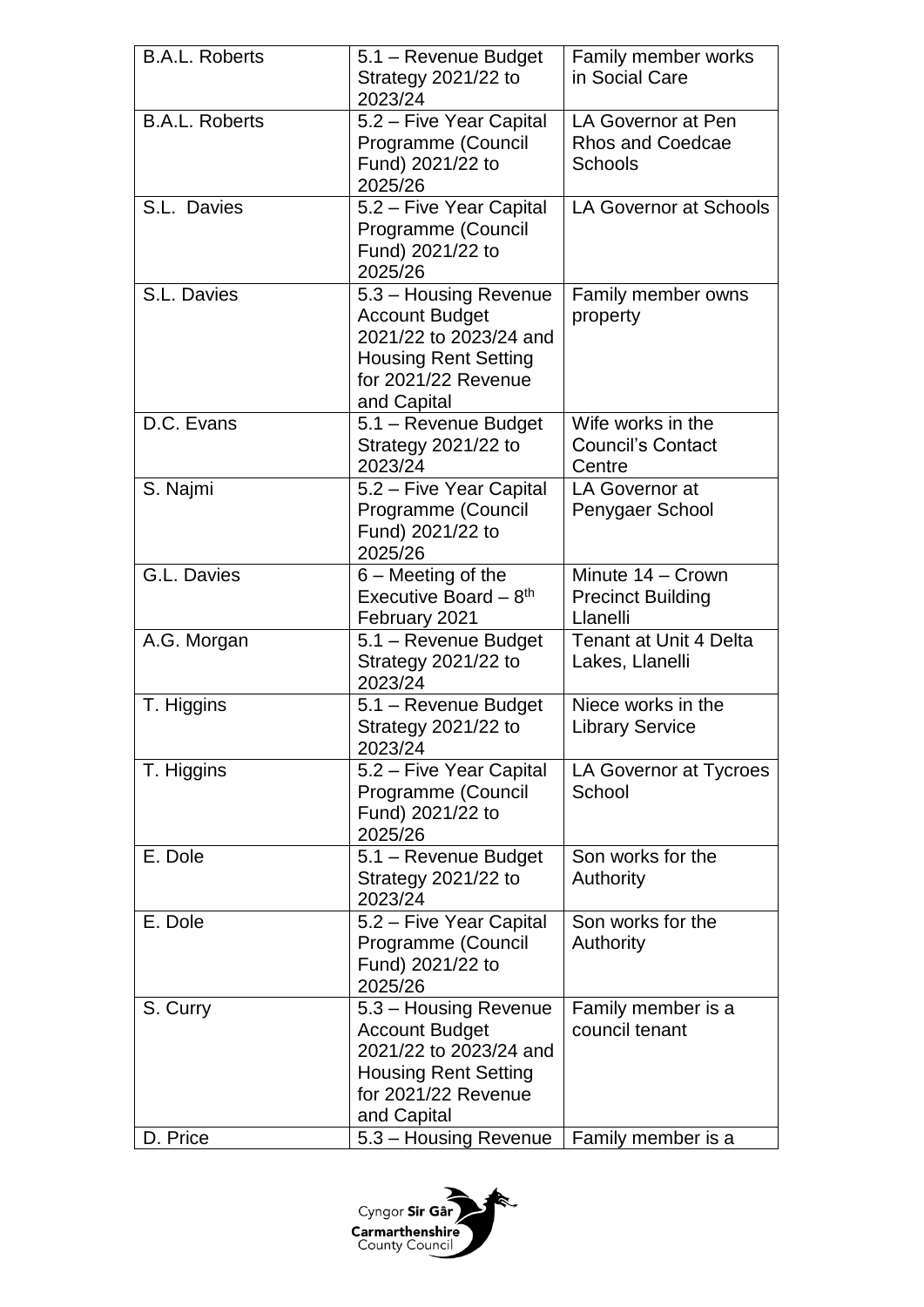|               | <b>Account Budget</b><br>2021/22 to 2023/24 and<br><b>Housing Rent Setting</b><br>for 2021/22 Revenue<br>and Capital                          | council tenant                                           |
|---------------|-----------------------------------------------------------------------------------------------------------------------------------------------|----------------------------------------------------------|
| R. James      | 5.1 - Revenue Budget<br>Strategy 2021/22 to<br>2023/24                                                                                        | Partner works in the<br><b>Library Service</b>           |
| R. James      | 5.2 - Five Year Capital<br>Programme (Council<br>Fund) 2021/22 to<br>2025/26                                                                  | L.A. Governor at Ysgol<br>Dewi Sant                      |
| P.M. Hughes   | 5.2 - Five Year Capital<br>Programme (Council<br>Fund) 2021/22 to<br>2025/26                                                                  | L.A. Governor at St<br><b>Clears School</b>              |
| P.M. Hughes   | 5.3 - Housing Revenue<br><b>Account Budget</b><br>2021/22 to 2023/24 and<br><b>Housing Rent Setting</b><br>for 2021/22 Revenue<br>and Capital | Family member is a<br>council tenant                     |
| D. Thomas     | 5.1 - Revenue Budget<br>Strategy 2021/22 to<br>2023/24                                                                                        | LA Governor at<br><b>Blaenau School</b>                  |
| D. Thomas     | 5.3 – Housing Revenue<br><b>Account Budget</b><br>2021/22 to 2023/24 and<br><b>Housing Rent Setting</b><br>for 2021/22 Revenue<br>and Capital | Family members own<br>house rented out by the<br>Council |
| A.D.T. Speake | 5.2 – Five Year Capital<br>Programme (Council<br>Fund) 2021/22 to<br>2025/26                                                                  | L.A. Governor at Model<br>School                         |
| J. James      | 5.2 - Five Year Capital<br>Programme (Council<br>Fund) 2021/22 to<br>2025/26                                                                  | L.A. Governor at<br>schools in Burry Port                |
| J. Edmunds    | 5.1 - Revenue Budget<br>Strategy 2021/22 to<br>2023/24                                                                                        | Family member works<br>for the Authority                 |
| J. Edmunds    | 5.2 - Five Year Capital<br>Programme (Council<br>Fund) 2021/22 to<br>2025/26                                                                  | L.A. Governor at two<br>schools in Llanelli              |
| A McPherson   | 5.2 - Five Year Capital<br>Programme (Council<br>Fund) 2021/22 to<br>2025/26                                                                  | L.A. Governor at two<br>schools in Llanelli              |
| D. Nicholas   | 5.1 - Revenue Budget                                                                                                                          | Daughter works in                                        |

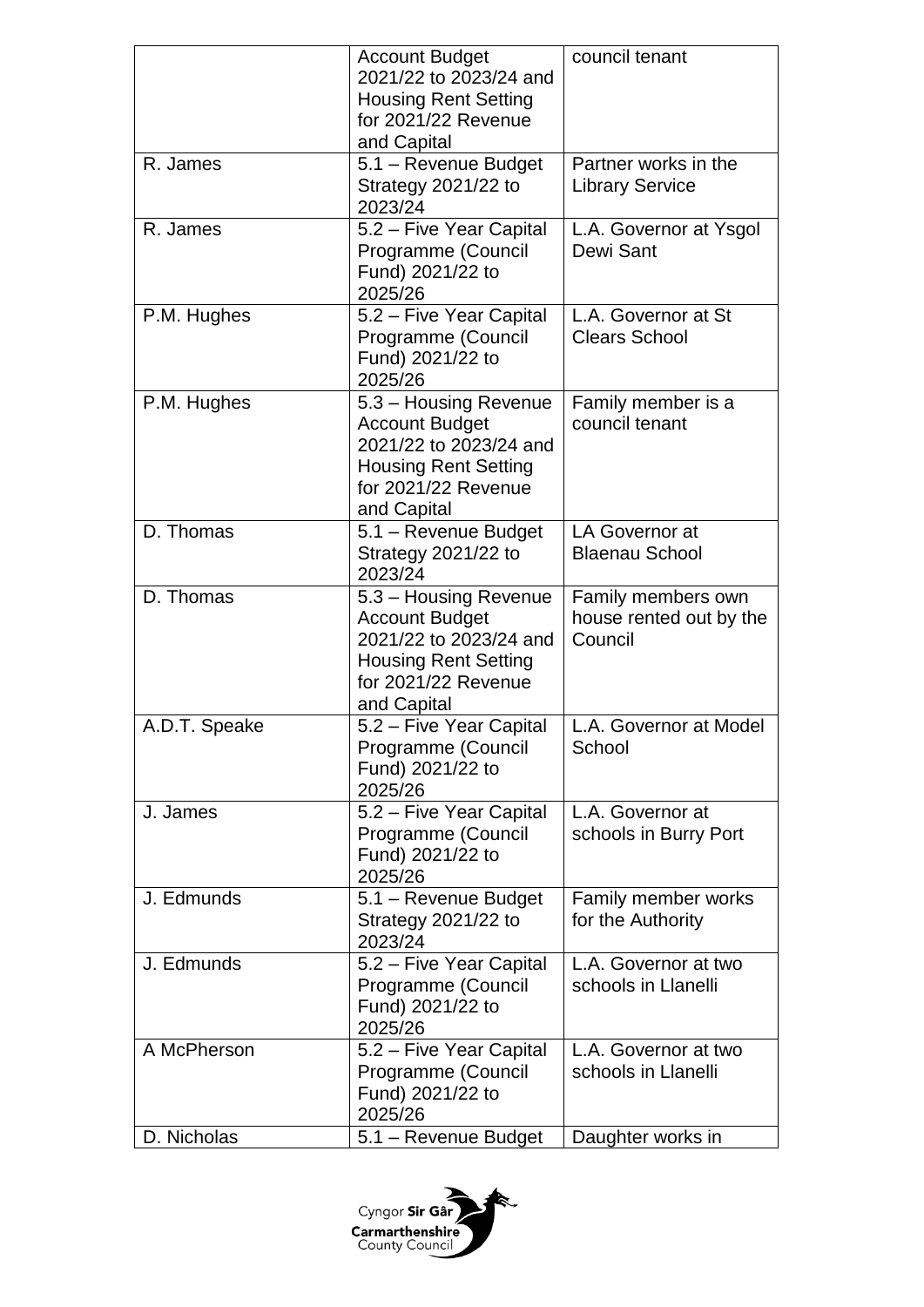|                       | Strategy 2021/22 to<br>2023/24                                               | Planning                                                                        |
|-----------------------|------------------------------------------------------------------------------|---------------------------------------------------------------------------------|
| D. Nicholas           | 5.2 - Five Year Capital<br>Programme (Council<br>Fund) 2021/22 to<br>2025/26 | L.A. Governor at<br>Llandybie school                                            |
| <b>B.D.J Phillips</b> | 5.2 - Five Year Capital<br>Programme (Council<br>Fund) 2021/22 to<br>2025/26 | L.A. Governor at Bro<br><b>Brynach and Beca</b><br><b>Schools</b>               |
| J.S. Phillips         | 5.2 - Five Year Capital<br>Programme (Council<br>Fund) 2021/22 to<br>2025/26 | L.A. Governor at Pwll<br>School and Ysgol y<br><b>Ffwrnes</b>                   |
| J. Tremlett           | 5.1 - Revenue Budget<br>Strategy 2021/22 to<br>2023/24                       | L.A. Governor and<br><b>Chair of Governors at</b><br>at Laugharne VCP<br>School |
| P.M. Hughes           | 5.1 - Revenue Budget<br>Strategy 2021/22 to<br>2023/24                       | Daughter works for the<br>Authority                                             |
| L. Bowen              | 5.1 - Revenue Budget<br>Strategy 2021/22 to<br>2023/24                       | Wife works for the<br>Authority                                                 |
| A Vaughan Owen        | 5.1 - Revenue Budget<br>Strategy 2021/22 to<br>2023/24                       | Wife works for the<br>Authority                                                 |
| G. Jones              | 5.1 - Revenue Budget<br>Strategy 2021/22 to<br>2023/24                       | Wife works for the<br>Authority                                                 |
| G. Jones              | 5.2 - Five Year Capital<br>Programme (Council<br>Fund) 2021/22 to<br>2025/26 | L.A. Governor at two<br>schools in Llanelli                                     |
| R. Evans              | 5.1 - Revenue Budget<br>Strategy 2021/22 to<br>2023/24                       | <b>Family Member works</b><br>for the Authority                                 |
| R. Evans              | 5.2 - Five Year Capital<br>Programme (Council<br>Fund) 2021/22 to<br>2025/26 | L.A. Governor at two<br>schools in Llanelli                                     |

## **3. CHAIR'S ANNOUNCEMENTS.**

- The Chair, on behalf of the Council, conveyed his condolences to Councillor Dole, and his family, following the passing of Councillor Dole's mother;
- Councillor Carys Jones addressed Council on Endometriosis Awareness Week 2021 running from the 1<sup>st</sup> to the 7<sup>th</sup> March 2021;
- Councillor Ken Lloyd extended his congratulations to Julia Ma from Carmarthen on winning the prestigious Richard & Judy "Search for a Best Seller" competition 2020 for her debut novel Happy Families.

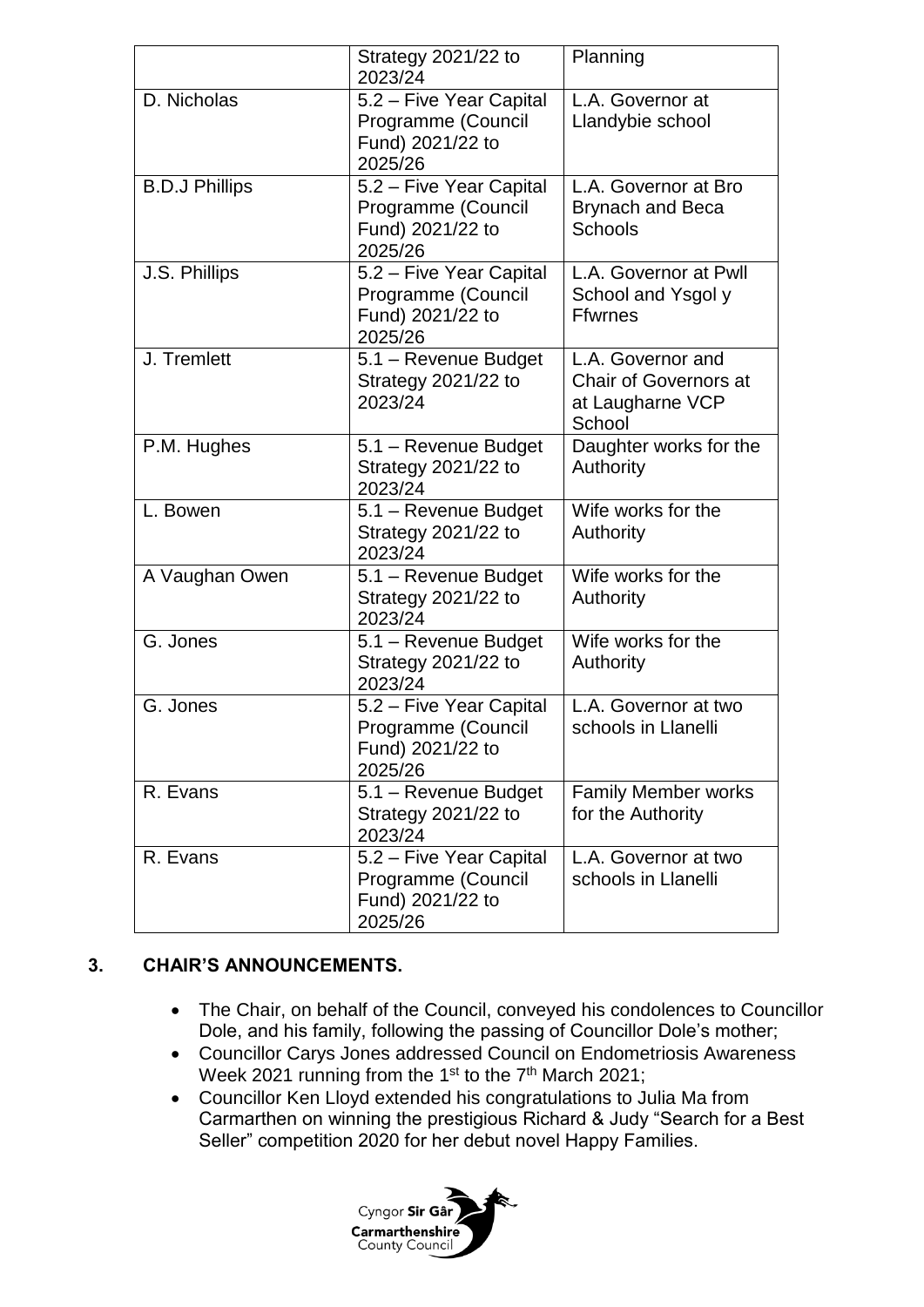## **4. TO APPROVE AND SIGN AS A CORRECT RECORD THE MINUTES OF THE COUNCIL MEETING HELD ON THE 10TH FEBRUARY 2021**

**UNANIMOUSLY RESOLVED that the minutes of the meeting of Council held on the 10th February, 2021 be signed as a correct record.**

#### **5. TO CONSIDER THE RECOMMENDATIONS OF THE EXECUTIVE BOARD IN RESPECT OF THE FOLLOWING ITEMS:-**

## **5.1. REVENUE BUDGET STRATEGY 2021/22 TO 2023/24**

(NOTE:

- 1. The Monitoring Officer advised Councillors that if they had declared an earlier interest by virtue of being LA School Governor's they need not declare that interest again as the report related to the Council's general Revenue Budget
- 2. Councillors D. C Evans, E. Dole, T. Higgins, K. Madge, B.A.L Roberts, A.G. Morgan, and J. Edmunds, repeated their earlier declarations
- 3. Councillors L.R. Bowen, A. Vaughan Owen, G. Jones, P. Hughes and R. Evans declared an interest at the start of this item as they had family members employed by the Authority)

Council was informed that the Executive Board, at its meeting held on the 22nd February 2020 (Minute 6 refers) had considered the Revenue Budget Strategy 2021/22 to 2023/24 and made a number of recommendations, as detailed within the report of the Director of Corporate Services, for Council's consideration.

Council received a presentation by the Executive Board Member for Resources, on behalf of the Executive Board, in which he set out the background to the budget proposals being presented to the Council for consideration together with the responses received to the budget consultation.

The Executive Board Member for Resources informed Council that the report brought together the latest position on the Revenue Budget Strategy and detailed the Executive Board recommendations on concluding the Medium Term Financial Plan for 2021/22 to 2023/24. He added that the Welsh Government's budget process had been much later than normal for 2021/22 with the final settlement figures having been published the previous day  $(2^{nd}$  March) and its final budget not being debating until the 9<sup>th</sup> March.

The Executive Board Member advised that the final settlement confirmed the Council's revenue and capital allocations had been unchanged in line with the provisional figures along with some changes to specific grants. The Welsh Government had also confirmed the sum of £206m for the Covid 19 Hardship Fund to support additional costs and loss of income relating to the pandemic for the first 6 months of the next financial year (2021/22).

The Executive Board Member advised that a review undertaken of the key components of the budget assumptions and allocations had provided some

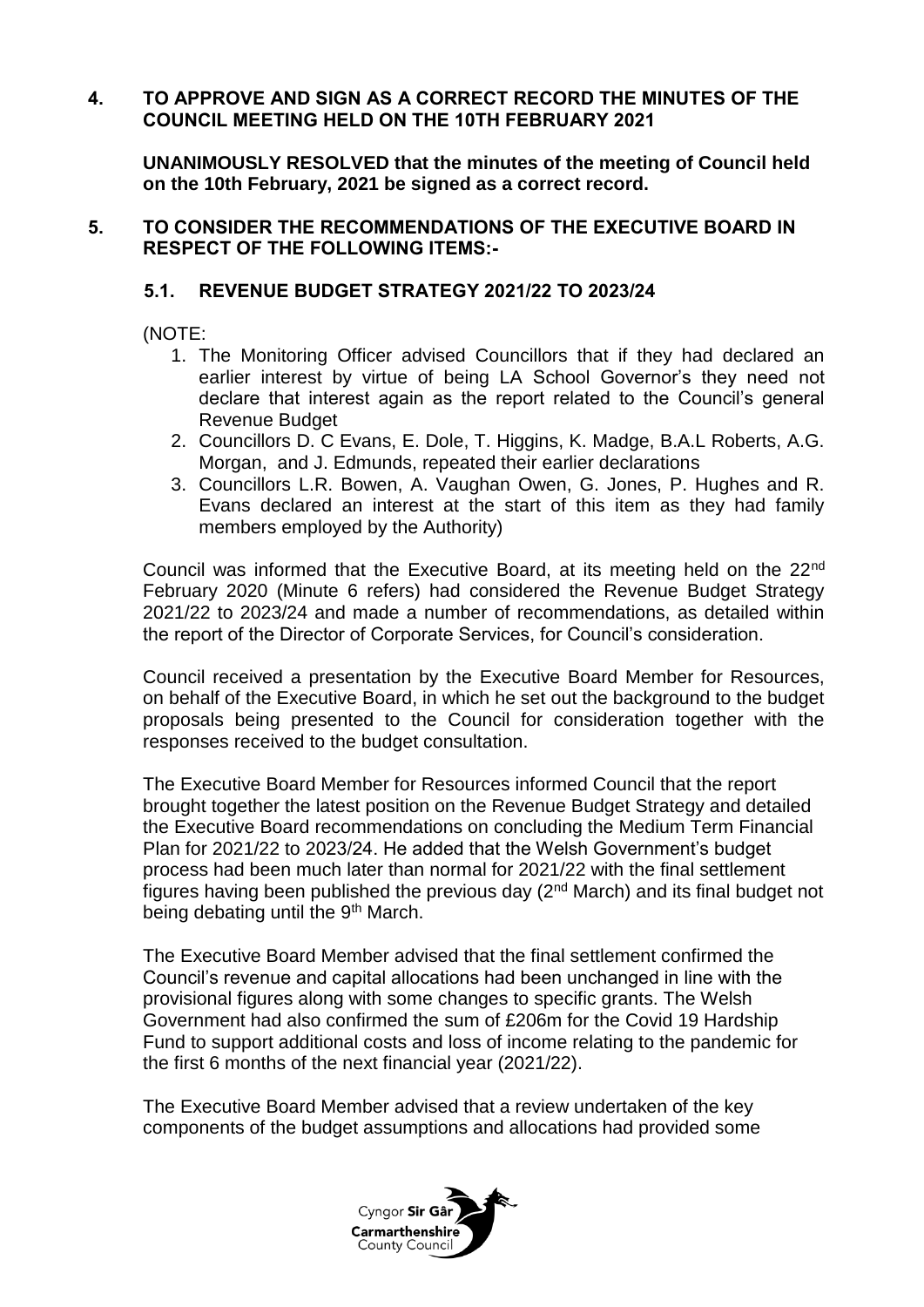increased budget headroom, when compared with the original budget proposal, resulting in some of the proposals being revisited and further options considered.

The Executive Board Member for Resources reported that full details of the provisional settlement were detailed within the report (which had been confirmed unchanged in the final settlement). The headline was on all Wales basis with the average funding for Local Government having increased by 3.8%, with Carmarthenshire also receiving 3.8%. Whilst this had enabled the authority to allocate funding in the budget for a significant amount of inflationary and unavoidable pressures, it still required savings to be made despite the welcomed funding increase, as the plan included a significant value of savings deferred into future years, due to the impact of covid. Whilst those changes had been accommodated within next year's budget, there would still be a need to deliver further significant savings over future years, which would need to recommence as the impact of covid hopefully receded.

He advised that, as detailed within the report, the Director of Corporate Services had made adjustments to some of the other figures within the strategy as part of the normal routine as clearer and more information became available and the current total validation added some £10.0m to the budget.

The Executive Board Member advised that whilst the report reduced the pay assumption from the allocated 2.75% in the draft budget to 2.5% for each year, that remained the most significant validation assumption. However, the pay offer did not apply to teachers who were covered by separate pay arrangements within the remit of Welsh Government. The September 2020 award equated to an increase of 3.1% and the part year effect of that was combined with a consistent assumption of 2.5% for any future awards, although it was also recognised as a key risk to the budget.

It was stated that the draft budget proposals, consulted upon in January 2021, assumed validation of confirmed pay and inflationary pressures to schools, and that remained the case for the final proposals. There were no savings allocated to schools next year, thereby enabling headteachers and all school staff to focus on helping Carmarthenshire's learners get back on track after a hugely disruptive year.

The Executive Board Member advised that, as stated earlier, changes to some of the key assumptions around future pay awards and the impact of delays in the capital programme had provided scope to make some changes to the Strategy. That had resulted in the sum of £958,000 being available to make some critical adjustments to the budget strategy and the Executive Board had made the following adjustments thereto, taking into account the outcome of the consultation process and responding to the feedback from both public and councillors:

- To remove both the gulley cleansing and road sweeping savings proposals;
- To reduce the highways surface dressing savings proposal from £300k down to just £100k.
- To provide additional funding of £75k for the TrueCall service
- To provide funding of £50k for increased Education department capacity to deliver improved financial and governance support as part of the department's responsibility for the overall schools' system

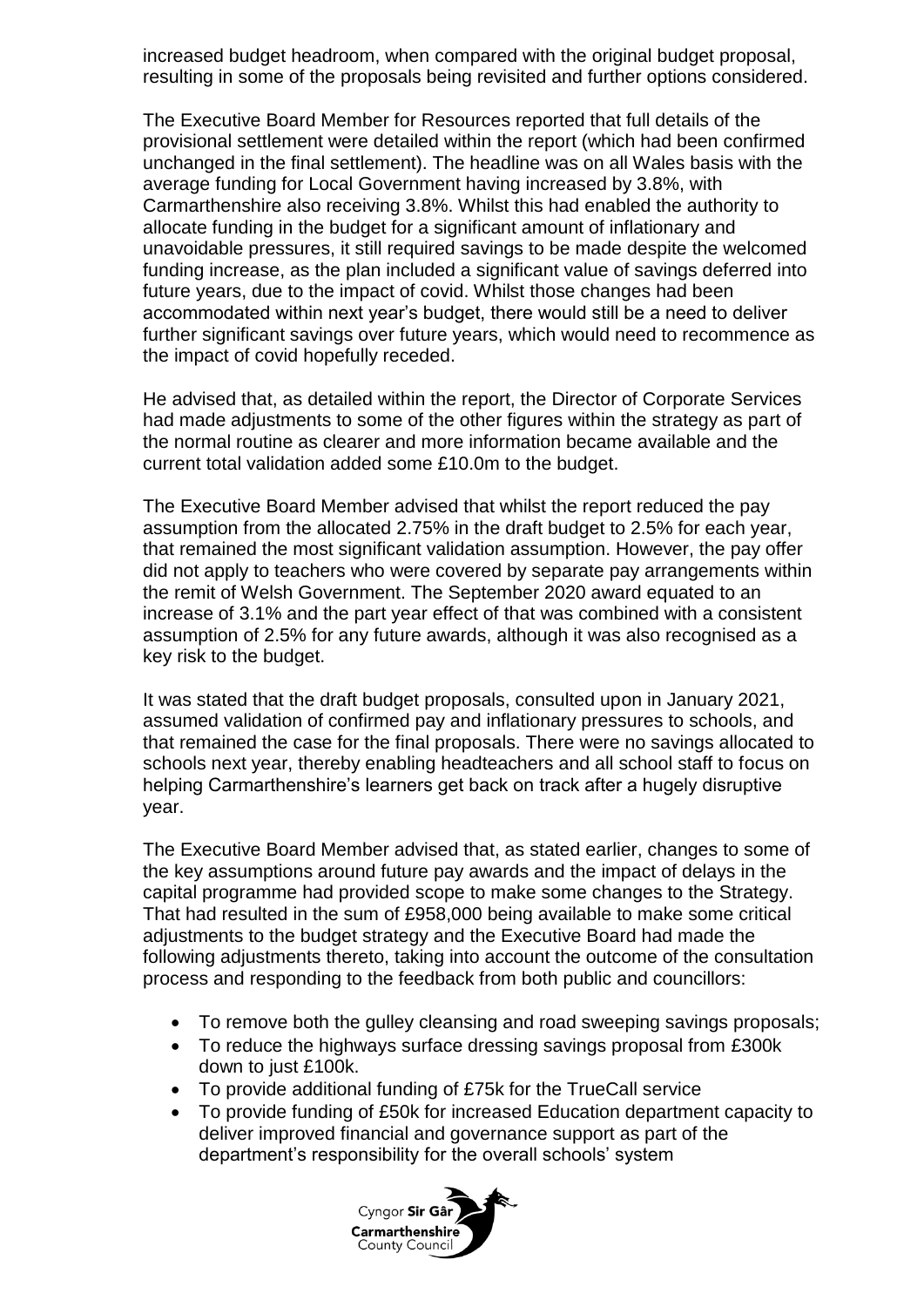The Executive Board Member for Resources advised those changes had allowed the Executive Board to cap the council tax increase to 3.95% for 2021/22. However, as referred to earlier, the final settlement had only been received the previous day whereby clarity provided on the first six months funding of the Covid 19 Hardship Fund had eliminated significant financial risks within the budget. That had enabled the Director of Corporate Services, in consultation with the Chief Executive, Leader and himself, in accordance with the Executive Boards agreement, to make any necessary adjustments to the strategy. As a consequence, it was therefore now being proposed that the Council tax increase be further reduced to 3.45%, which could be achieved through the utilisation of an element of the forecasted current year underspend as a one-off contribution to the capital programme thereby releasing £450k of revenue funding to support the economic stimulus package.

The Executive Board Member for Resources advised that should the Council adopt the budget proposals, with the council tax amendment, it allowed the Executive Board to present a fair, balanced, sustainable and viable budget to County Council.

The following amendment was proposed and seconded:

"We feel this Council can do more and reduce the Council Tax increase to 2.95% and remove cuts in services to our most vulnerable.

This will be funded by additional efficiency and reducing contingency funds down to £490,000

Efficiencies to Introduce: £200,000 employee travel costs (Revenue saving) £100,00 consultants' fees (Revenue Saving)

Cuts to remove: Coroners - £19,000 Surface Dressing - £100,00 Domiciliary Care - £218,000 Day Care Services - £50,000 Supported Living (Reducing package of support) - £23,000 Cost of 1% Council Tax Cut £900,00 Current proposed contingency fund £1,500,000

Efficiency savings £300,000 Cost of removing cuts and lowering council tax £1,310,000 New contingency fund £490,000

The Proposer outlined the rationale for the amendment

The Director of Corporate Services, in response to a question confirmed that while the proposed amendments were legal, he considered them to be imprudent given current financial challenges and risks faced by the authority in the forthcoming years and the issue of reducing the proposed contingency fund.

Following consideration, it was

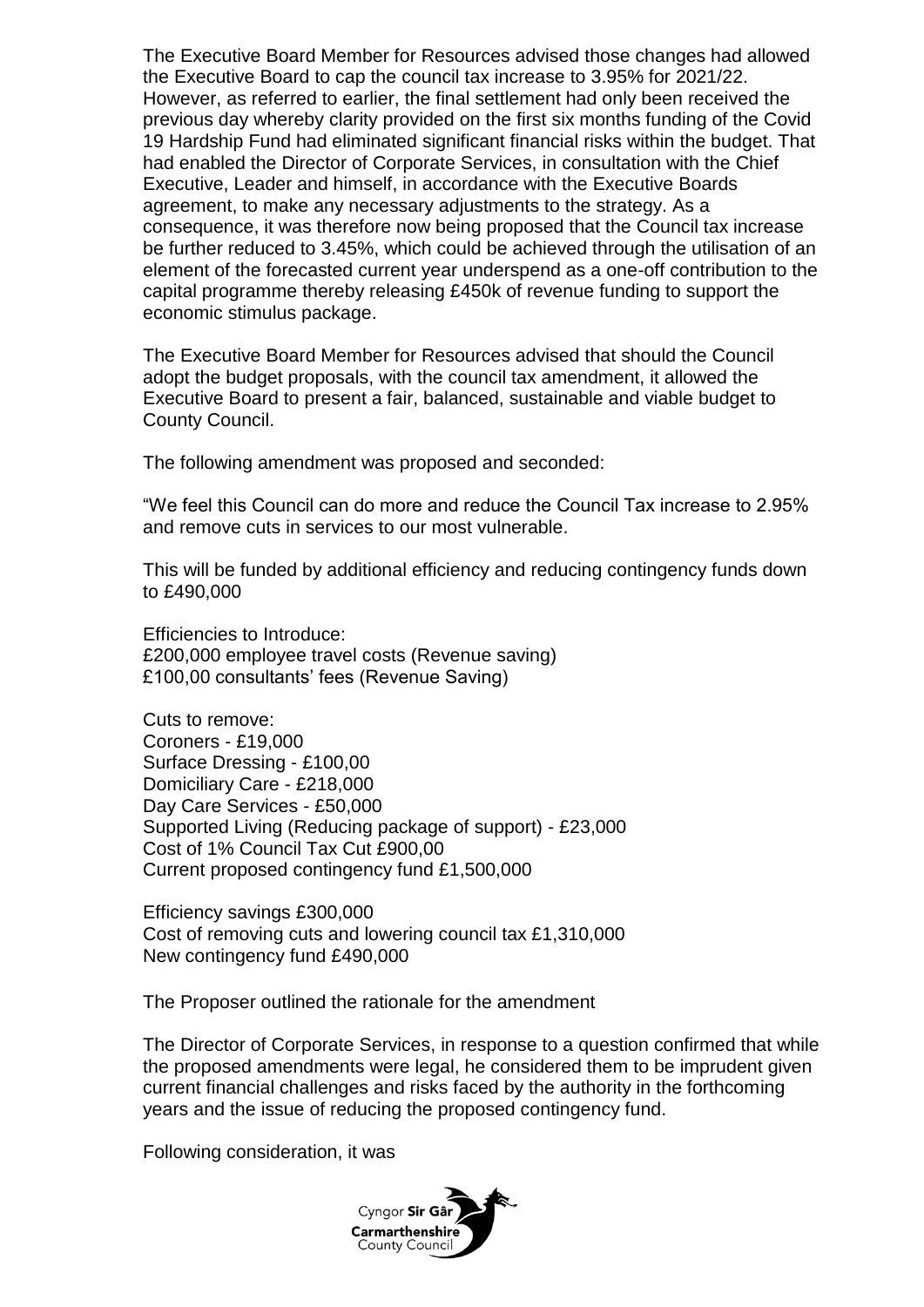## **RESOLVED that the Amendment to the Motion be not supported**

Council thereupon proceeded to vote on the substantive Motion and it was

**FURTHER RESOLVED that the Motion be adopted and the following recommendations of the Executive Board, as amended to further reduce the council tax increase to 3.45%, be adopted:-**

- **6.1 That the following recommendations of the Executive Board be adopted:-**
	- **6.1.1 The Budget Strategy for 2021/22 (attached) be approved subject to the following amendments:**

#### **2021/22:-**

**The removal of the gulley cleansing saving proposal of £70k;**

**The removal of the road sweeping saving proposal of £93k;**

**(The original efficiencies for these proposals would however still be implemented, leading to an overall increase in capacity in recognition of concerns over the impact of adverse weather events)**

**The reduction of the highways road surfacing saving proposal from £300k to £100k;**

**Funding of £75k to be provided to support wider rollout of the TrueCall service to vulnerable residents to prevent telephone fraudsters;**

**Funding of £50k to provide a new challenge advisor role to provide additional governance and finance support.**

- **6.1.2 That the Band D Council Tax for 2021/22 be set at £1,361.97 (an increase of 3.45% for 2021/22);**
- **6.1.3 That of the £958k recurrent funding available, £488k be used in full to support the proposed amendments in 6.1.1, with the remaining £470k being applied to reduce the increase in Council Tax in 6.1.2 above in conjunction with the further £450k released from the revenue funding of the capital programme and noted by the Executive Board Member for Resources in his presentation**
- **6.1.4 The Medium Term Financial Plan be approved as the basis for future years planning"**
- **5.2. FIVE YEAR CAPITAL PROGRAMME (COUNCIL FUND) - 2021/22 TO 2025/26**

(NOTE:

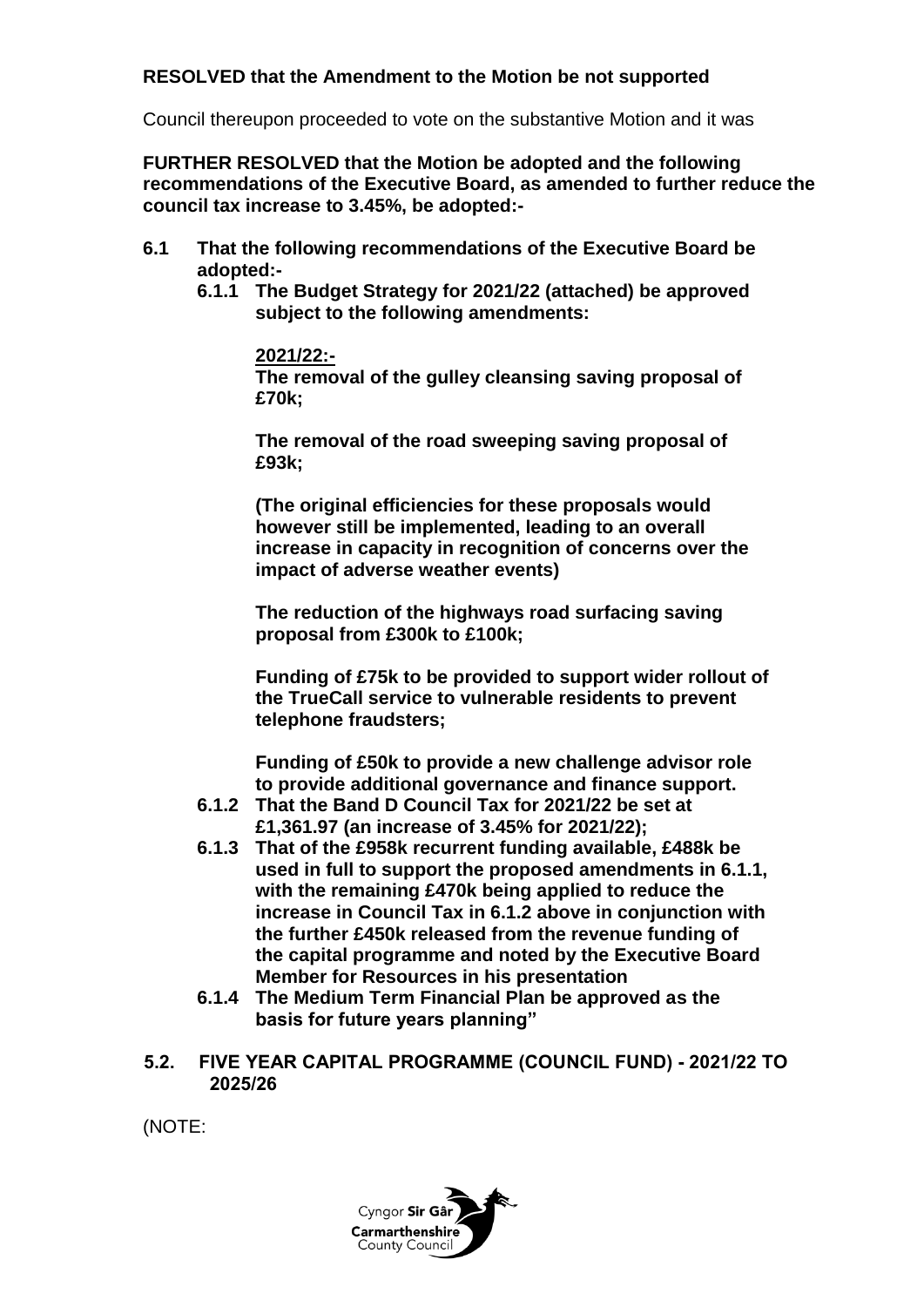- 1. Councillors S.J.G Gilasbey, R. James and E. Dole having earlier made declarations on this item repeated those declarations;
- 2. Councillor A.D.T. Speake in response to a statement made during the meeting to him having been thrown out of the Plaid Cymru Group clarified that was not the position and he had left on his own volition)

The Executive Board Member for Resources presented to the Council, on behalf of the Executive Board, the Five-Year Capital Programme (Council Fund) 2021/22 to 2025/26, which took into account the consultation exercise undertaken and the Welsh Government settlement. The Executive Board, at its meeting held on the 22<sup>nd</sup> February, 2020 [minute 7 refers] had considered the Programme and had made a number of recommendations for Council's consideration.

The Executive Board Member for Resources stated that the proposed capital programme which anticipated a spend of nearly £258m over the five years from 2021/22 to 2025/26, optimised funding opportunities and maximised funding from potential external sources. A combination of existing and new schemes would develop the local economy, create jobs and enhance the quality of life for our residents.

The detailed provisional capital programme had been presented to the Policy and Resources Scrutiny Committee on 3rd February for consultation and no matters of concern were raised during that consultation. An extract from the relevant minute of the meeting was included in Appendix C to the report.

He advised that County Council funding available for the programme was estimated to be £122.5m and included borrowing; both supported and unsupported, capital receipts, reserves, and direct revenue funding, with a further £135m anticipated from external grant funding bodies. While the final settlement from the Welsh Government for 2021/22 was received on the 2nd March 2021, no additional general capital funding had been awarded to that set out in the provisional settlement - detailed in the main report. Furthermore, the Welsh Government had not provided any forward indicators in respect of general capital funding beyond 2021/22, and, therefore the proposed capital programme had been based on future years supported borrowing and general grant being at the same level as 2021/22.

The Executive Board Member for Resources further advised of additional currently unallocated funding capacity totalling £4m between years 4 and 5 of the programme which would remain unallocated for the time being and utilised as other costs and funding sources crystalised as time progressed.

The Executive Board Member advised while many of the investments in the report were familiar, including the 21<sup>st</sup> century schools programme, Highways, Regeneration and Housing, it had been possible to add investment to schemes considered to be important for the county to respond to the Covid-19 pandemic. Those included:-

 Economic Regeneration – Targeted regeneration Investment (£1.2m); Commercial Property Development Fund (£1m); Rural Enterprise Fund (£500k) and £1m for the 'Ten Towns' growth plan enabling the authority to draw in considerable private sector investment to the county (Appendix B to

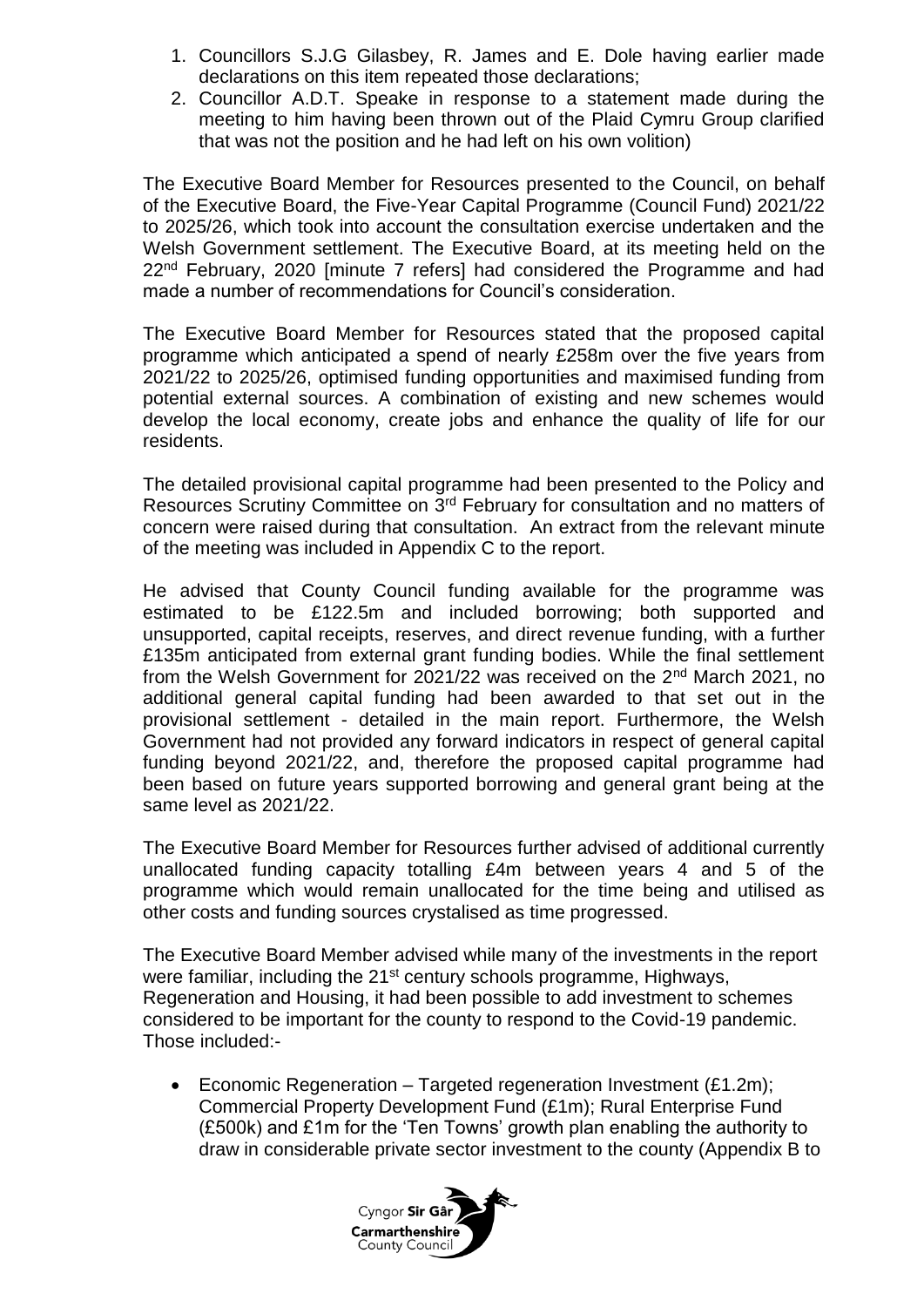the report). Additionally, the £500k approved in 2020/21 for decarbonisation of the council's estate would be repurposed for Renewal Energy Initiative Grants to business to act as a catalyst for private investment in that area and reduce the county's carbon footprint;

- Infrastructure Trebeddrod Reservoir  $(E1m)$ , Morfa Bacas coastal path (£300k); public lighting column replacement (£400k p.a. from 2024/25) and a £300k commitment to invest in council owned farms for 2024/25;
- Community Services ongoing commitment to supporting investment in culture at Oriel Myrddin and continued support for private sector housing in 2024/25 for Disabled Facilities Grants;
- Environment Department continued support for Highways Improvements, Bridge Maintenance and Road safety schemes into 2025/26. Council funding on Highway maintenance would continue to be bolstered in 2021/22 via the Welsh Government Road Refurbishment Grant ;
- Council Estate additional funding for essential works to County Hall (£500k) and health and safety works to Ty Elwyn (£700k) on top of the ongoing programme of capital maintenance across the wider estate;
- Education Department although no new monies had been awarded at the present time, the Council's commitment to its 21st Century Schools investment programme was unwavering
- In addition to the recovery package in 2021/22, the Regeneration budget was supported with further additional investment in the Transformation Strategy Project Fund in 2025/26 which had the potential to attract significant external funding to match the council's investment

The Executive Board Member advised that comprehensive details of the proposed programme was set out in Appendix A to the report and officers would continue to monitor individual schemes and funding availability. Whilst both those factors would need to be closely managed to ensure the schemes were delivered in full, the current programme was fully funded for the five years and included potential for further investments in years 4 and 5, given the yet unallocated £4m of funds available for those years.

He advised that Appendix D to the report detailed the council's Capital Strategy document, which was required by the prudential code of capital finance and set out the long-term context in which capital expenditure and investment decisions were made and gave due consideration to both risk and reward and the impact on achievement of priority outcomes.

The Executive Board Member for Resources advised that it was believed the proposed Capital Programme sought to maximise opportunities, was comprehensive and ambitious but above all, in these uncertain times, focussed on economic stimulation and recovery. He therefore, on behalf of Executive Board, commended the Capital Programme, as presented, for County Council for final approval.

Reference was made to the proposed fully funded capital programme and to the current unallocated sum of £4m for years 4 and 5 of the programme. The following amendment was therefore proposed, and seconded, that a proportion of that money be allocated as follows:-

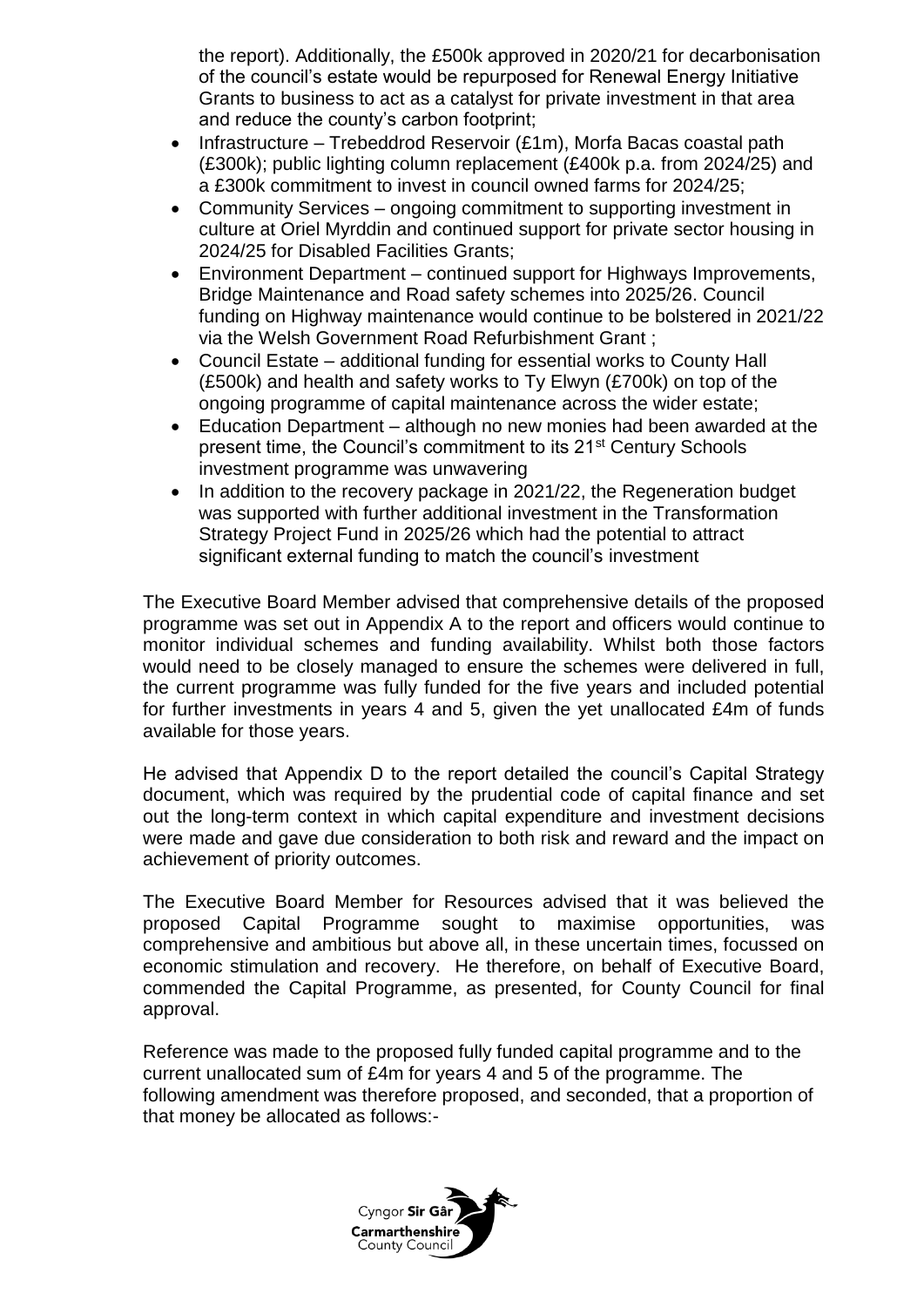- MEP school building programme £2.5m
- Carbon Neutral Investment Tree Planting on council land £200k and provision of electric vehicle charging points £250k
- Flood Defence works £300k
- Changing places toilet provision £100k

The Proposer outlined the rationale for the amendment

Following consideration, it was

### **RESOLVED that the Amendment to the Motion be not supported**

#### **DURATION OF MEETING**

During the consideration of this item the Council's attention was drawn to Corporate Procedure Rule 9 – Duration of meeting and the fact the meeting had been underway for nearly three hours. It was therefore

#### **UNANIMOUSLY RESOLVED that Corporate Procedure Rule 9 be suspended to enable the remaining items on the agenda to be considered.**

Council thereupon proceeded to vote on the substantive Motion and it was

#### **RESOLVED that the following recommendations of the Executive Board be accepted:-**

- **"7.1 The Five-Year Capital Programme and its funding detailed in Appendix A to the report with 2021/22 being a hard budget and 2022/23 to 2025/26 soft/indicative budgets be approved;**
- **7.2 The programme be reviewed, as usual, if anticipated external or County Council funding did not materialise;**
- **7.3 The Capital Strategy, as detailed in Appendix D be approved."**

#### **At 12.53 p.m. the meeting was adjourned for a comfort break and reconvened at 1.00 p.m.**

#### **5.3. HOUSING REVENUE ACCOUNT BUDGET 2021/22 TO 2023/24 AND HOUSING RENT SETTING FOR 2021/22 REVENUE AND CAPITAL**

(NOTE: Councillors S. Curry, S.J.G. Gilasbey, H.A.L. Evans, P.M. Hughes, J. James, D. Thomas and D. Price having earlier declared an interest in this item, reiterated those declarations and left the meeting during its consideration)

Council was informed that the Executive Board, at its meeting held on the 22<sup>nd</sup> February, 2021 [minute 8 refers] had considered the Housing Revenue Account Budget 2021/22 to 2023/24 and Housing Rent Setting for 2021/22 and had made a number of recommendations, as detailed within the Director of Corporate Services' report, for Council's consideration. It was noted that the report had also been considered, and endorsed, by the Community Scrutiny Committee at its meeting held on the 2<sup>nd</sup> February 2021 as part of the budget consultation process.

The Executive Board Member for Resources advised that the report brought together the latest proposals for the Revenue and Capital Budgets for the Housing

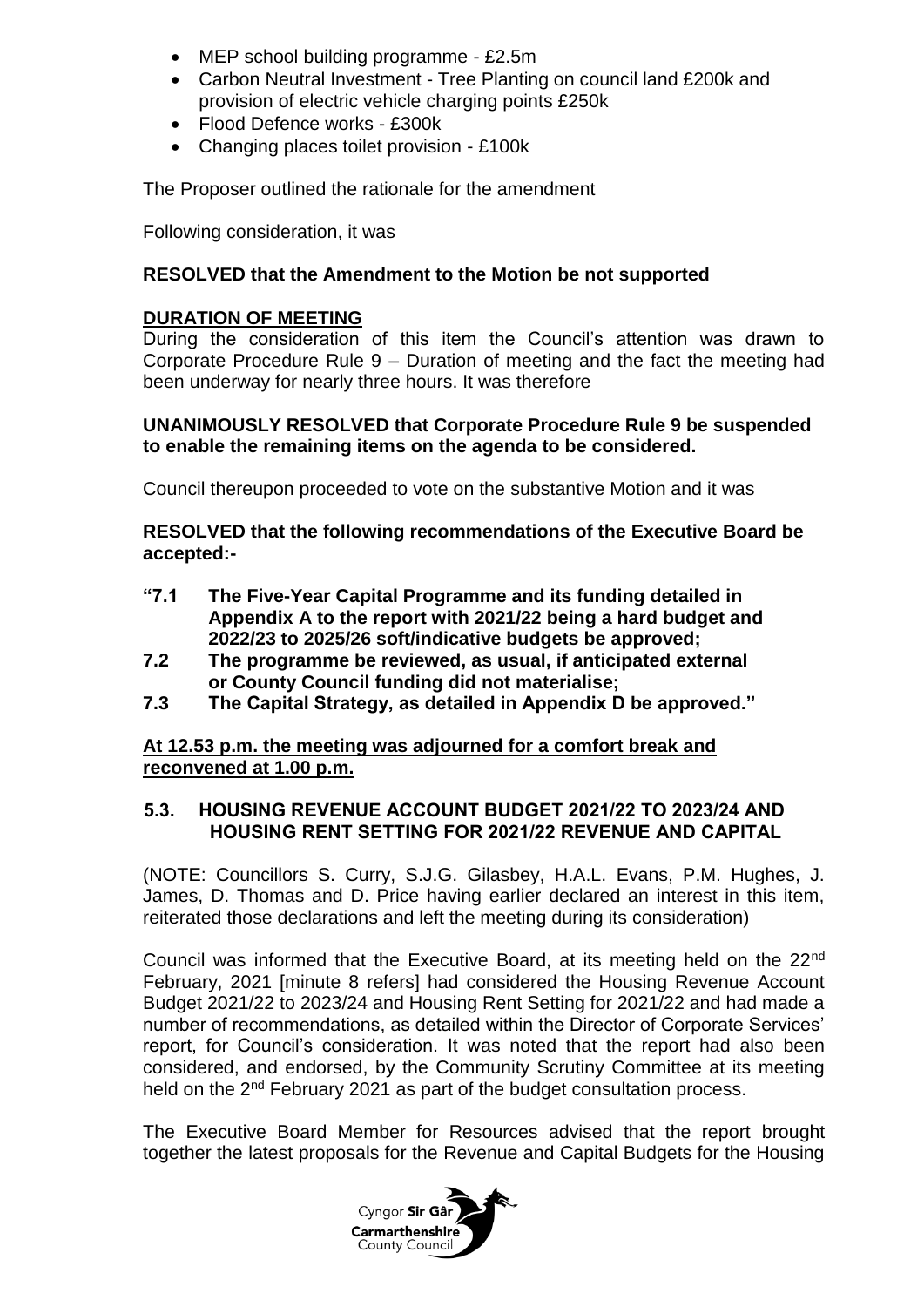Revenue Account 2021/24 and reflected the latest proposals contained within the 30 year Business Plan, being the primary financial planning tool for delivering the Carmarthenshire Homes Standard *Plus* (CHS+) for the future.

The Executive Board Member for Resources advised that capital investment in the region of £231m had delivered the Carmarthenshire Home Standard for tenants and, more recently, up to the end of the current financial year, a further £64m would have been spent in maintaining the CHS+ home standard for properties and tenants. Over the next 3 years it was expected that a further £56m would be spent on maintaining and upgrading the housing stock. The budget also provided funding of some £49m over the next 3 years to support the Affordable Homes Programme, which was on top of the £45m expenditure already incurred to the end of this current financial year. The Strategy would also see the increase in the supply of affordable housing throughout the County through various solutions including our new build programme (such as Glanmor Terrace, Burry Port and Dylan, Bynea) and the buyback scheme.

The Council was reminded that since 2015 the Authority had been required to adopt the Welsh Government Policy for Social Housing Rent Harmonisation, meaning that the proposed rent increase was prescribed by Welsh Government guidance and provided an equitable distribution of the rents for the social sector tenants. While that policy ended in 2018/19, and an interim policy applied for 2019/20 the Welsh Government had subsequently developed a new policy for implementation in 2020/21 to apply for a period of 5 years from 2020/21 and contained some additional/amended requirements, as detailed within the report. The main elements of that policy allowed Local Authorities to uplift the total rent envelope by the Consumer Price Index (CPI) +1% for each of the five years to 2024/25. It also allowed for the level of rent for individual tenants to rise by up to an additional £2 over and above CPI +1% for rent harmonisation, on condition that total rental income collected by the social landlord increased by no more than CPI +1%.

The Executive Board Member advised that in order for the Authority to meet its previous commitment to tenants by implementing the harmonisation policy and establishing a fairer rent level for all tenants the Executive Board had made a number of recommendations as detailed within the report for Council's consideration.

Reference was made to the current economic climate resulting from Covid 19 and the following amendment was proposed and seconded

"that the Council freeze the proposed rent increases for 2021/22"

The proposer explained the rational for the amendment

Following consideration, it was

## **RESOLVED that the Amendment to the Motion be not supported**

Council thereupon proceeded to vote on the substantive Motion and it was:-

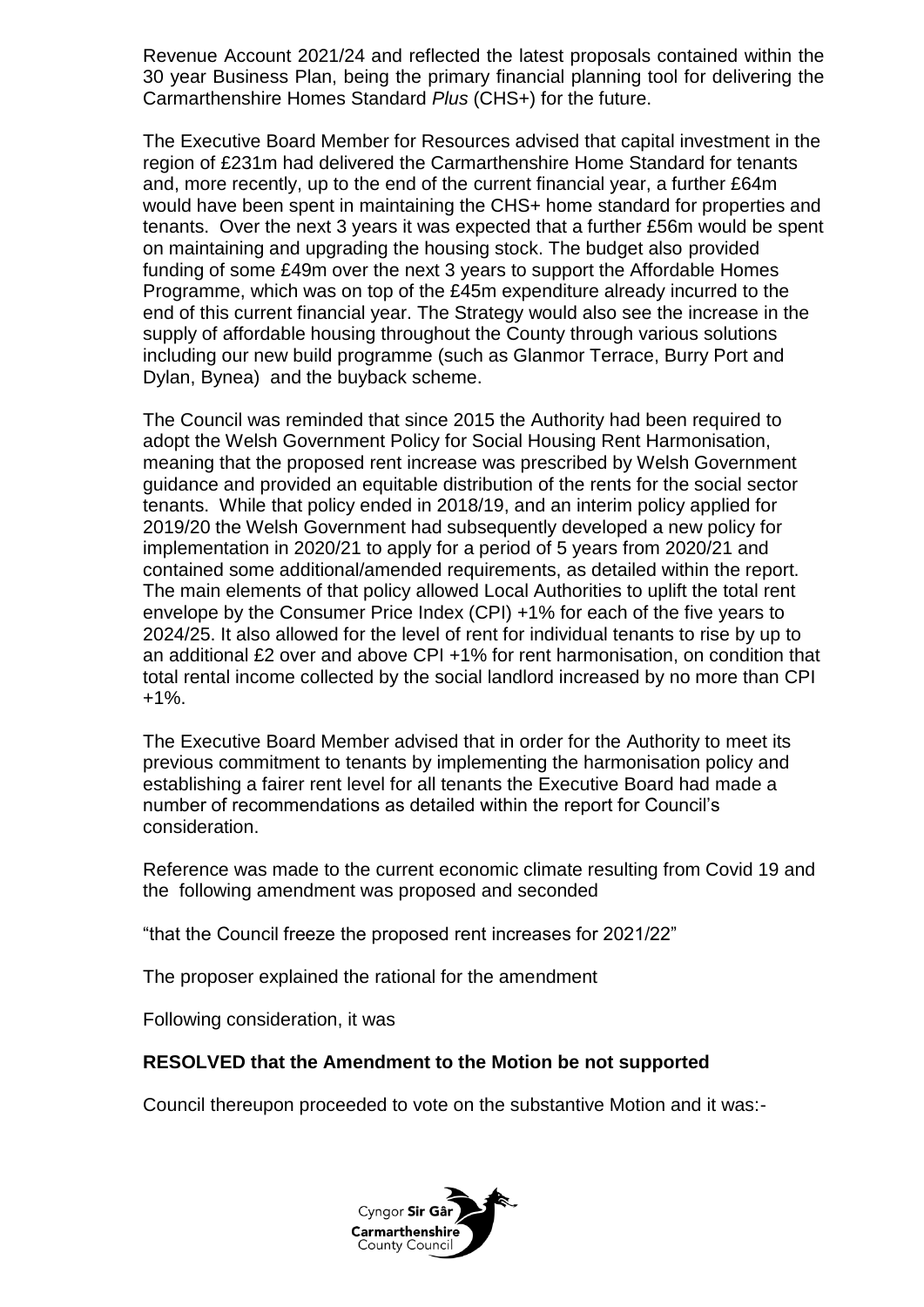**FURTHER RESOLVED that the following recommendations of the Executive Board be adopted:-**

- **"8.1 To increase the average housing rent as per the Welsh Government's Social Housing Rents Policy i.e:**
	- **a) Properties at target rents to increase by 1.27%**
	- **b) Properties where rent was below target rent, rent to increase by 1.27% plus a maximum progression of £1.00**
	- **c) Those rents above target rent be frozen until such time as they met the target**
	- **d) This will produce an increase on the average housing rent of 1.5% or £1.35**

**Thereby producing a sustainable Business Plan, maintain CHS+, resource our Affordable Homes programme and was supported by the CHS+ Steering Group.**

- **8.2 To implement a maximum progression of £1.00 for rents below target, until target rents were achieved;**
- **8.3 To maintain garage rents at £9.00 per week and garage bases at £2.25 per week;**
- **8.4 To apply the service charge policy to ensure tenants who received the benefit from specific services paid for those services;**
- **8.5 To increase charges for using the Council's sewerage treatment works in line with the rent increases;**
- **8.6 To approve the Housing Revenue Account Budget for 2021/22 (2022/23 & 2023/24 being soft budgets) as set out in Appendix A to the report;**
- **8.7 To approve the proposed Capital Programme and applicable funding for 2021/22 and the indicative spends for 2022/23 to 2023/24, as set out in Appendix B to the report".**

## **5.4. THE CARMARTHENSHIRE HOMES STANDARD PLUS (CHS+) BUSINESS PLAN 2021-24**

(NOTE:

- 1. Councillor H.A.L. Evans having earlier declared an interest in this item was not in attendance during its consideration ;
- 2. Councillor K. Lloyd having earlier declared an interest in this item repeated that declaration)

The Council was informed that the Executive Board, at its meeting held on the 22<sup>nd</sup> February 2021 (Minute 9 refers) had considered the Carmarthenshire Homes Standard Plus (CHS+) Business Plan 2021-2024, the purpose of which was to:-

- Explain the vision and detail of the Carmarthenshire Homes Standard Plus over the next three years, and what it means for tenants
- To show the income received from tenants and other funding sources afforded a capital programme of £107m over the next three years to:

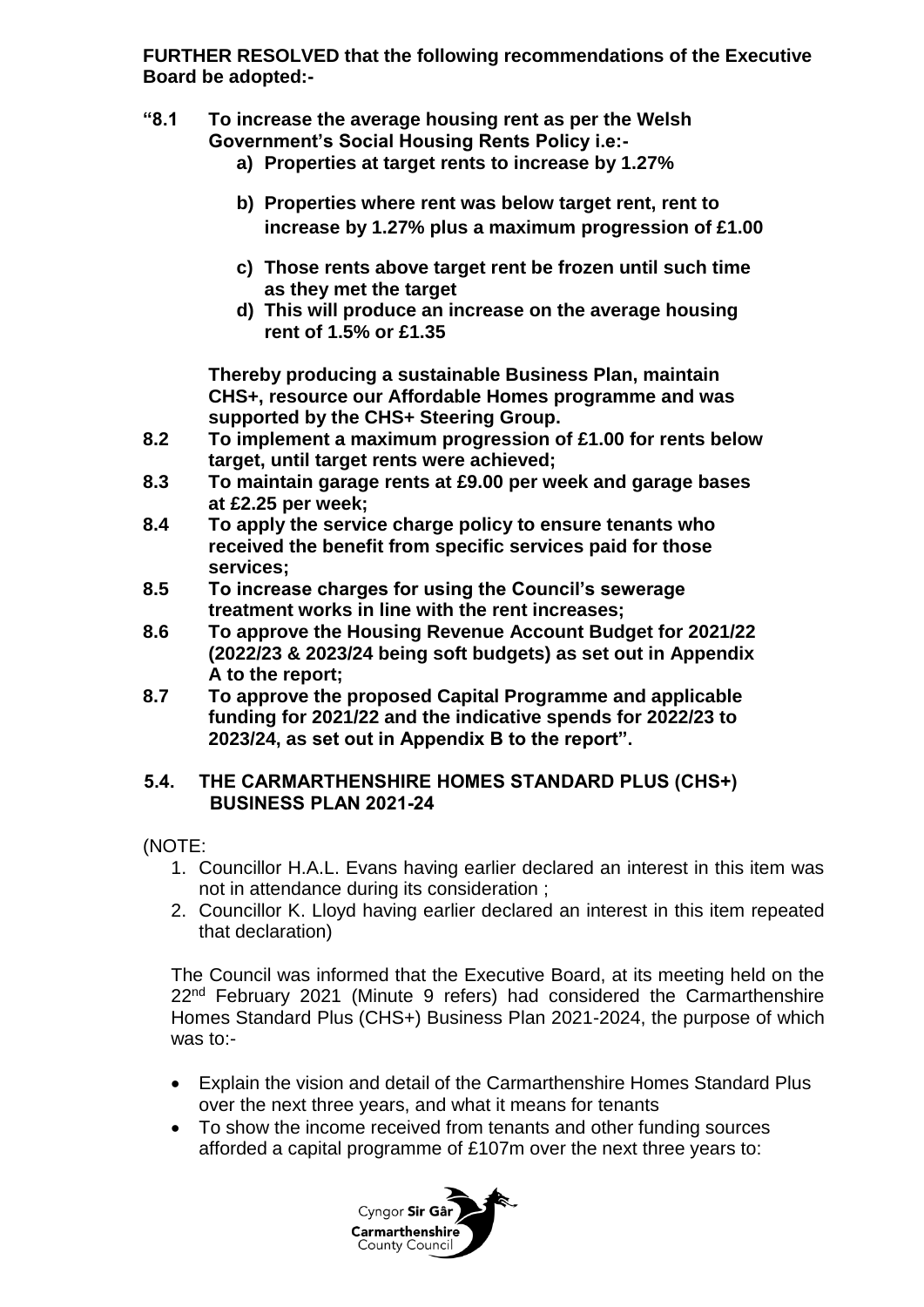- o Build over 400 affordable homes;
- o Improve and maintain the existing stock
- o Develop new standards for energy efficiency and move towards carbon neutral homes
- To show how the housing investment programmes could help stimulate the economy and recovery from Covid-19
- Produce a business plan for the annual application to Welsh Government for Major Repairs Allowance (MRA) for 2021/22, equating to £6.2m.

The Executive Board Member for Housing presented the annual Business Plan for the CHS+ that detailed the plans, priorities and actions for developing new homes for the future and maintaining current stock for the next period, in consultation with the Council tenants. It also enabled the Council to submit its annual application to the Welsh Government for the Major Repairs Allowance grant, which for 2021/22 was in the sum of £6.2m.

The Executive Board Member for Housing advised that Page 6 of the report detailed what works had been undertaken during the last period together with a chart showing what the rent income contributed towards. The Plan allowed the Authority to keep developing its standards and looking at its agenda as it moved forward towards its decarbonisation programme. It also ensured it remained ambitious in building more new affordable homes throughout Carmarthenshire. Pages 7 and 8 detailed the Plan's principles, being the basis of the Plan and, with solid foundations in place, the path ahead should be smooth.

The Executive Board Member for Housing advised the Plan was divided into the following four key themes aimed at driving the business forward for the next three years and she outlined the work being undertaken under each theme:-

- 1. Theme 1 Supporting Tenants and Residents;
- 2. Theme 2 Investing in Homes and the Environment, including the development of a new Welsh Home Quality Standard, building on that already achieved through the CHS+, featuring an increased standard for energy efficiency in the Council's homes;
- 3. Theme 3 Providing 500 more homes by investing £60m in the next four years together with the development of a new 10 year Affordable Housing and Regeneration Masterplan by Autumn 2021;
- 4. Theme 4 Foundational economy, community benefits and procurement via the authority's response to Covid-19 by further developing the Council's approach to procurement to ensure it maximised its contribution to local economy prosperity and enhancing its focus on social value and community wealth

## **UNANIMOUSLY RESOLVED that the following recommendations of the Executive Board be adopted:-**

- **"9.1 The vision of the CHS+, the Council's new build programme, the financial and delivery programmes over the next three years be confirmed;**
- **9.2 The 2021/22 Business Plan be submitted to the Welsh Government;**
- **9.3 The principles behind moving towards carbon neutral homes**

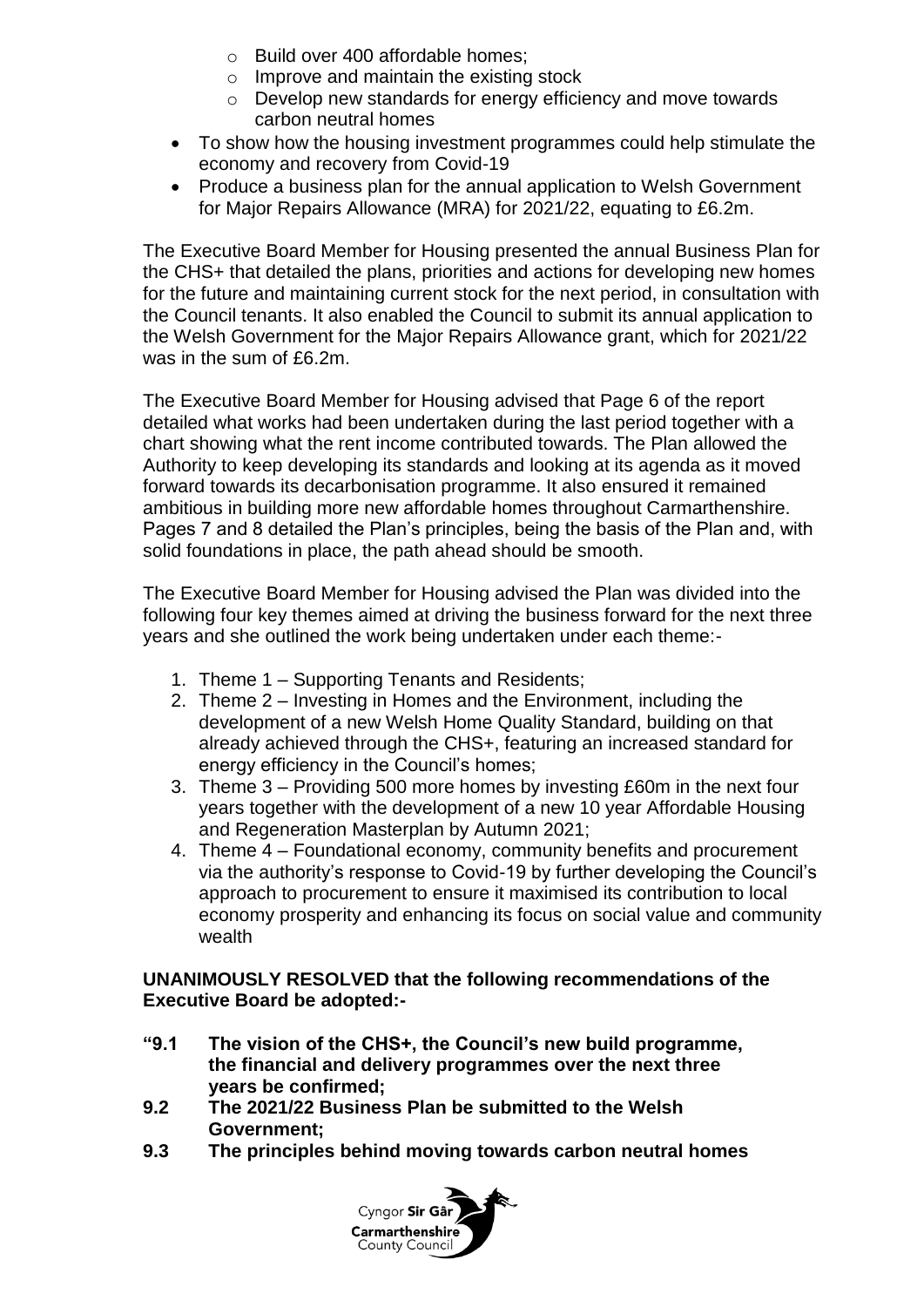**and developing a decarbonisation strategy to support that be noted;**

**9.4 The importance of the investment included in the plan and its role in simulating the local economy and recovery from the Covid 19 pandemic be noted".**

## **5.5. TREASURY MANAGEMENT POLICY AND STRATEGY 2021-22**

Council was informed that the Executive Board, at its meeting held on 22nd February, 2021 (minute 10 refers) had considered the Treasury Management Policy and Strategy 2021/22.

The Executive Board Member advised Council that in line with the requirements of the revised CIPFA Code of Practice on Treasury Management, the Council must maintain a Treasury Management Policy detailing the policies and objectives of the Authority's treasury management activities and also approve a Treasury Management Strategy annually before the start of the financial year to which it relates. In addition, under the Local Government Act 2003, the Council was required to approve the Treasury Management Indicators for the coming year.

In accordance with the above requirements, Council considered the Treasury Management Policy and Strategy for the 2021/22 financial year.

**UNANIMOUSLY RESOLVED that the following recommendations of the Executive Board be adopted:-**

- **"10.1 The Treasury Management Policy and Strategy for 2021-22 and the recommendations contained therein be approved.**
- **10.2 The Treasury Management Indicators, Prudential Indicators, Minimum Revenue Provision Statement, the Investment Strategy and recommendations therein be approved".**

#### **6. TO RECEIVE THE REPORT OF THE MEETING OF THE EXECUTIVE BOARD HELD ON THE 8TH FEBRUARY 2021**

(NOTE:

- 1. Councillor A.D.T. Speake having earlier declared an interest in this item, repeated that declaration and left the meeting during consideration of minute 3 within the report relating to Model School;
- 2. Councillor G. Davies having earlier declared an interest in minute 14 repeated that declaration but remained in the meeting as no discussion was undertaken thereon)

## **UNANIMOUSLY RESOLVED that the report of the meeting of the Executive Board held on the 8th February 2021 be received.**

## **7. NOTICES OF MOTION (NONE RECEIVED)**

The Chair advised that no Notices of Motion had been received.

#### **8. PUBLIC QUESTIONS:-**

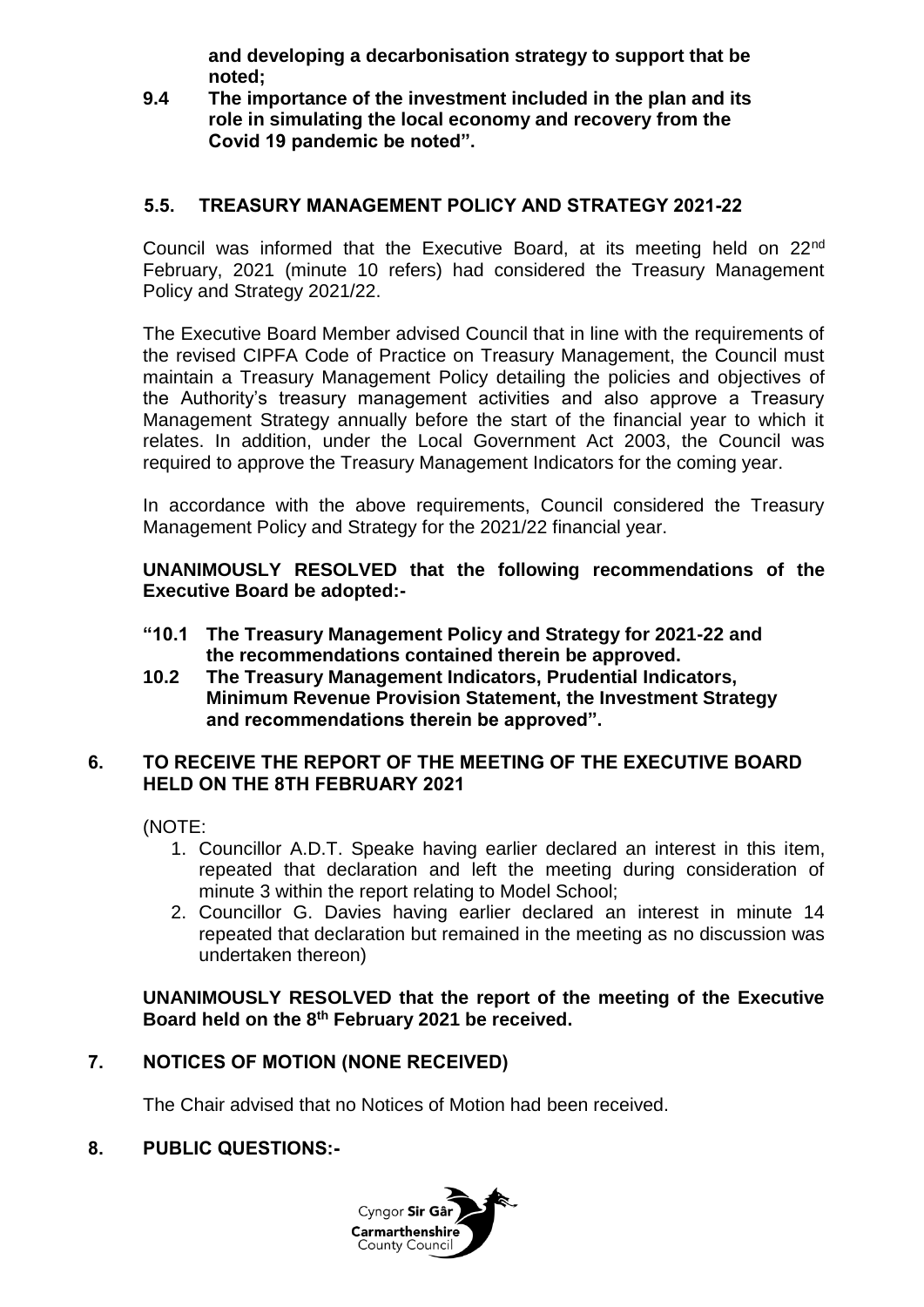#### **8.1. QUESTION BY MR M. REED TO COUNCILLOR C CAMPBELL, EXECUTIVE BOARD MEMBER FOR COMMUNITIES AND RURAL AFFAIRS**

"Is Councillor Campbell happy with the progress that has been made by the Dyfed Pension Fund to divest from fossil fuels in accordance with the Council's motion passed at the meeting on the 9th of October 2019 calling on the Fund to divest completely from fossil fuels within two years and to reinvest in local renewable energy projects?"

#### **Response by Councillor Cefin Campbell, Executive Board Member for Communities and Rural Affairs:-**

"Thank you Mr Reed for your question and, as you know the Council is the administering authority for the £3bn Dyfed Pension Fund and you will also probably know it involves over 60 organisation members and the decision made on investments has to have the approval of all the members not just Carmarthenshire County Council. So, the fund is a long-term investor responsible for looking after the interests of beneficiaries over many decades into the future. But climate risk and progressing to a low carbon environment is top of the Dyfed Pension Fund Committee's agenda.

Whilst it is difficult to be specific on fossil fuel investments, about 2.9% of the Fund is currently invested in the energy sector. Now this has come down from about 4.5% in 2018 so the direction of travel is obviously moving in the right way

The Fund has, as I mentioned, made great strides forward on transferring investments into low carbon funds which started by investing £120m in the BlackRock UK Strategic Alternative Income Fund which includes investments in local renewable power.

The Dyfed Pension Fund Committee has recently approved an allocation of 10% (which works out to be £300m) of the Fund's assets to a BlackRock "Reduced Fossil Fuels" passive global equity strategy and this will further reduce the total investments in fossil fuels and this will be recalculated at a later date.

And, finally, the establishment of the Wales Pension Partnership, which is an investment pool for all 8 Welsh Local Government Pension Scheme. In 2017 t provided the opportunity to the Dyfed Pension Fund to increase by 5% (about £150m) of its allocation to the Wales Pension Partnership Global Growth Fund which includes an investment in a Paris Agreement Aligned Fund.

So, as you can see, from what I've just mentioned the Dyfed Pension Fund Committee has a strategy in place to further increase in low carbon fund investments over the next 12 months which will continue the measured and responsible journey. So, although the fund has made great strides, there is, I acknowledge, some distance to travel again before we reach our goal. I hope that answers your question Mr Reed.

#### **Mr Reed asked the following supplementary question:-**

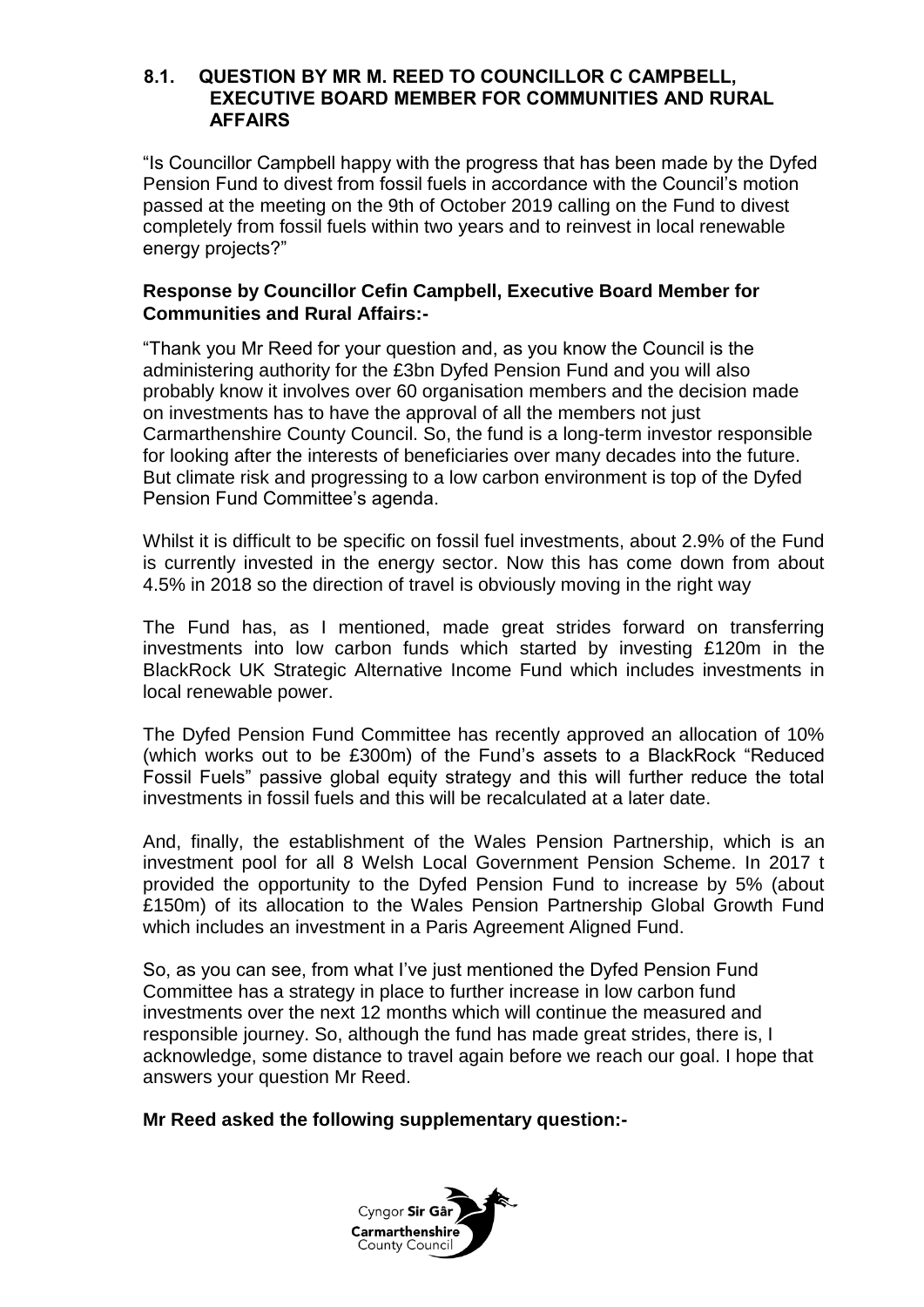"Carmarthenshire County Council are one of the main contributors of the fund and what more can be done to move maybe to a different pension provider, bearing in mind that the Dyfed Pension Fund lost £63m last year because of the falling value of fossil fuel shares. So, what's your view on that?

## **Councillor Campbell responded as follows:-**

"Okay, so thank you for the supplementary. My view would obviously be an objective view in this instance. I don't sit on the Dyfed Pension Fund Committee so, I have no direct influence on their investment strategy. But certainly, they have heard me talk many times about the need to disinvest. So, they are very much aware of that and as we all have investments, personal investments, they do fluctuate as we know and they can go up in value and then they can reduce in value. So that is the risk that we all take in making investments. But, I can certainly assure you Mr Reed that they in terms of the direction of travel are very much aware of the political pressure that I, and others, are putting on them to divest away from fossil fuels and, as I've mentioned, evidence has quite clearly shown that we've gone a long way to achieve that but I also acknowledge there's quite a way to go yet and I will keep on putting pressure on the fund committee to divest even more.

#### **8.2. QUESTION BY MS. J MANSFIELD TO COUNCILLOR C CAMPBELL, EXECUTIVE BOARD MEMBER FOR COMMUNITIES AND RURAL AFFAIRS**

"Please could you itemise what progress has been made this year towards the goal of Carbon Neutrality for the Authority by 2030 and also indicate what progress is in the pipeline for the coming year towards the carbon neutral goal?"

## **Response by Councillor Cefin Campbell, Executive Board Member for Communities and Rural Affairs:-**

"Thank you very much Jane for the question. As you will be aware, two years ago we declared a climate emergency and a year ago, as promised, we drew up a net zero carbon plan and it's our intention to report on progress made against the actions and targets in that plan annually. So, the action plan on this first year is going before the Environmental and Public protection Scrutiny Committee this coming Friday. The report and the details around progress is now in the public domain. If you want to look at those details, they are available on Carmarthenshire County Council's website or, alternatively, one of the admin staff can send you a link to that particular report at the end of this meeting if you so wish. But just to give a little bit of detail around the report, let me just put this in context first of all. Let me say this last year, as we all know, has been unprecedented as Covid 19 has presented many challenges for us a Council. And, as a result, many of our staff have been redeployed to help the county's response to the pandemic. So, it means the people who would have normally been working on the net zero carbon plan were pulled away from that work for obvious reasons to deal with the urgency of the pandemic. But, nevertheless, considerable progress has been made on several initiatives. Now, I could list you a whole range of actions that we have done work on but, I'm just going to pull up maybe one or two but the rest of the detail is in the plan on our website

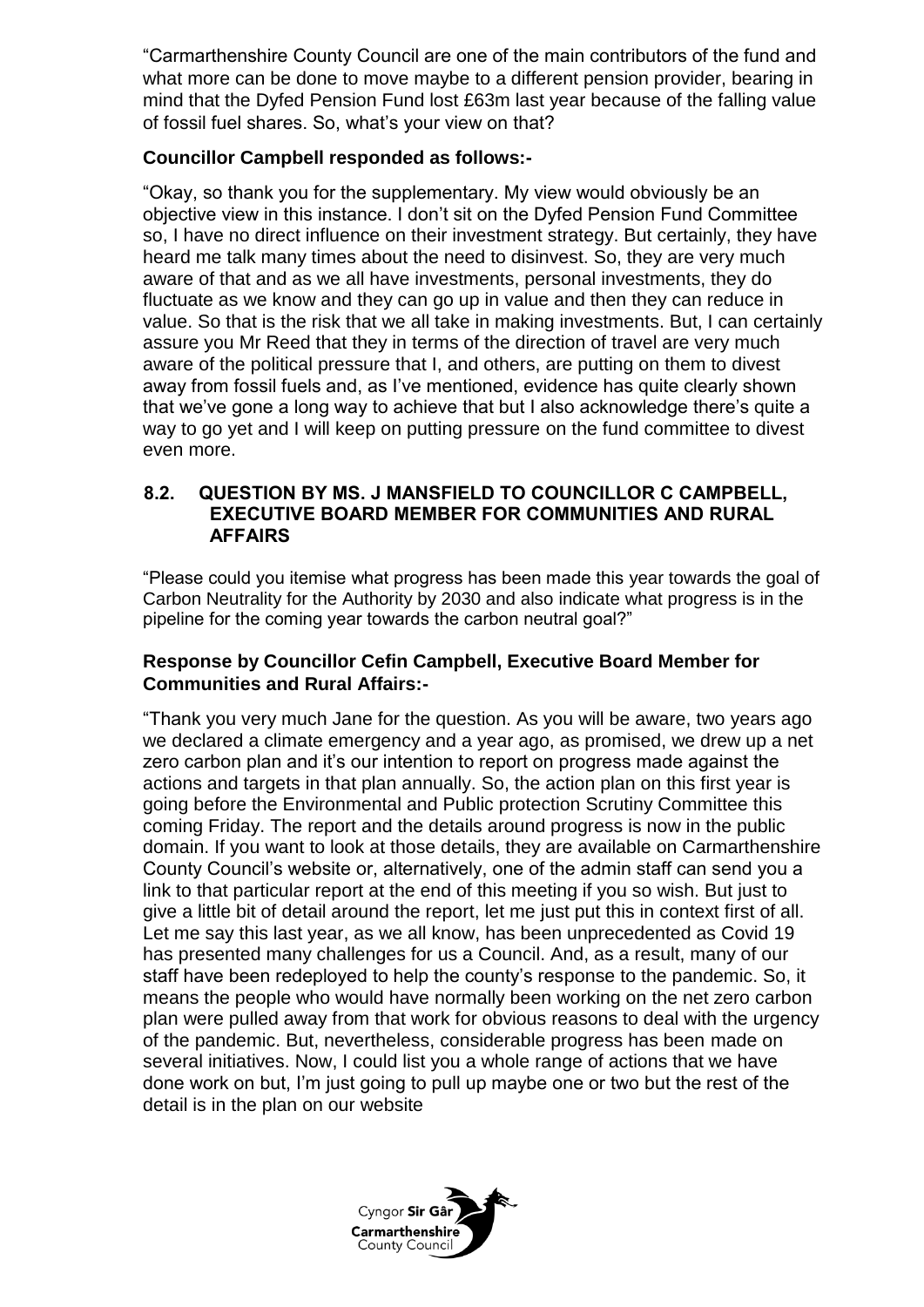I think the first thing I need to say is that the headline figure for 2019/20 is that our overall carbon footprint reduced by 2.9% compared to 2018/19. And, it won't come as a surprise to you although, this isn't in the report that early figures and data that we've had for this last calendar year has seen a marked reduction in carbon emissions in Carmarthenshire and also an increase in air quality. Now this obviously has come about because of the pandemic and fewer people travelling by car and so on. But this will be reported in next year's action plan report.

Very briefly, If I can mention a few other projects in order to fulfil our net zero carbon ambition. We've delivered on the Re:fit Cymru project to achieve Energy and carbon savings. Although, work was delayed due to Covid, work recommenced last September and now most Phase 1 projects on the 30 sites will be completed by the end of this month. So, this will result in overall carbon savings of about 675 tonnes of carbon dioxide equivalent per year and, added to that we've added additional LED lighting into some of the sites as well.

We've also got some outstanding works to be completed by September of this year on LED lighting in two care homes facilities plus two solar PV schemes – one at a care home, and the other large one, potentially, at Parc Dewi Sant and we are, finally, working on the Re-Fit Cymru Scheme on new build developments and we currently have 5 new build schemes which will provide 114 homes, with a further 21 developments in the pipeline. In these homes we are putting in high levels of insulation in place using the 'Passivhaus' principles and also will include modern technologies such as Mechanical Ventilation with Heat Recovery, electrical vehicle charging points, plus solar panels and battery storage.

So, Jane, I could go on, but I think that gives you a sense of what we've managed to achieve in a very very challenging year. I hope that answers your question

There was no supplementary question

#### **8.3. QUESTION BY MR P. HUGHES TO COUNCILLOR C CAMPBELL, EXECUTIVE BOARD MEMBER FOR COMMUNITIES AND RURAL AFFAIRS**

"I was so pleased to see Carmarthenshire County Council declare a Climate Emergency in 2019.

As part of the budget debate I would like to ask how much has been invested in renewable energy generation by the Council since the declaration of the Climate Emergency of 20/2/19?"

## **Response by Councillor Cefin Campbell, Executive Board Member for Communities and Rural Affairs:-**

"Thank you for the question Mr Hughes. I think I need to start off by saying due to the historical development of Carmarthenshire County Council and the nature of the buildings that we have we will never be able to reach a point where we are completely carbon free because of the residual output relating to some of our old, very old buildings which is why we emphasise that we aim to be net zero carbon by 2030. Now the net zero is an important element of our declaration because we

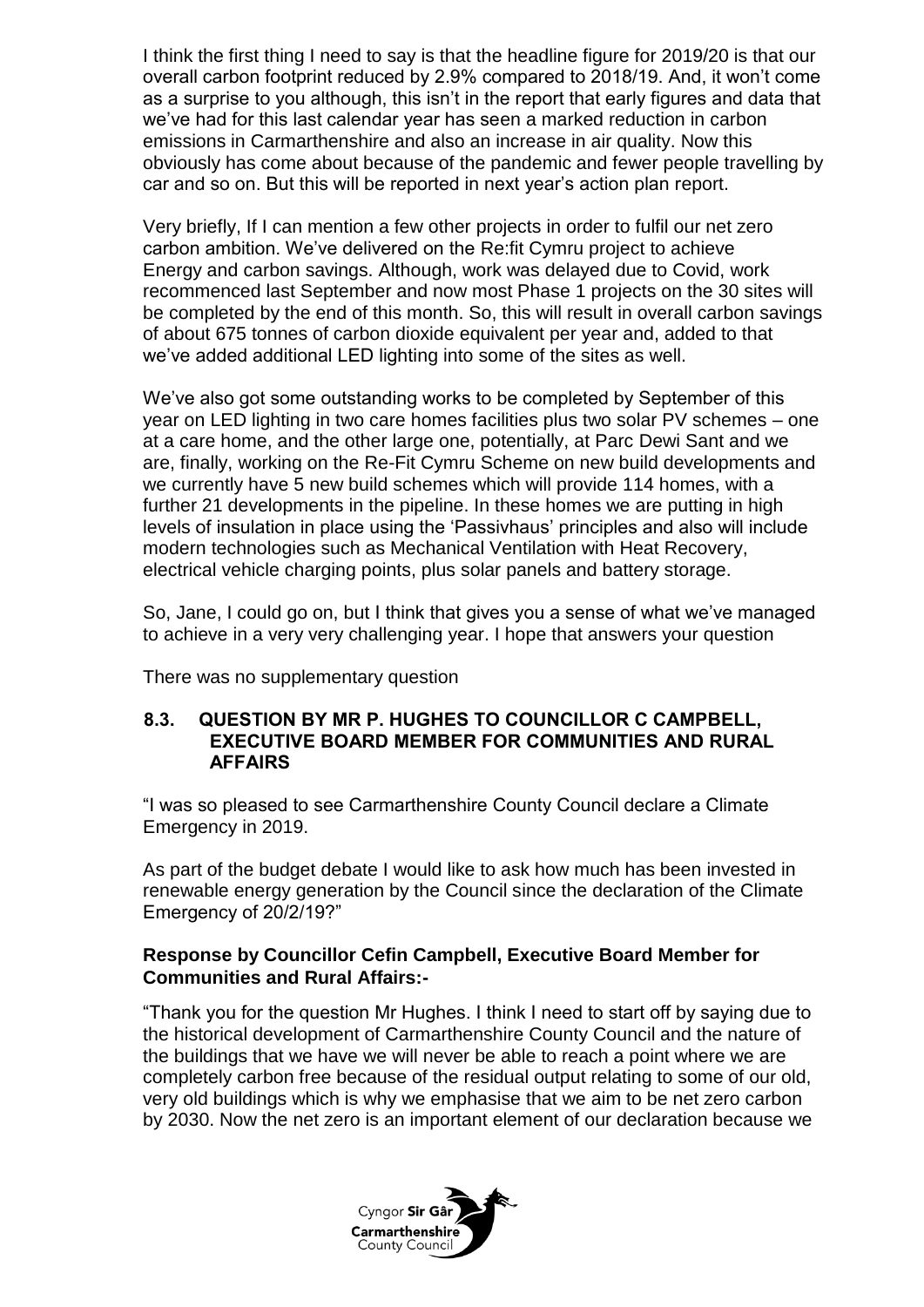aim to primarily compensate or, off set, our residual carbon footprint by increasing the amount of renewable energy we generate on the Council's estate.

However, we do face a problem and this was raised earlier on in our budget debate this morning by Councillor Aled Vaughan Owen. We have a problem with our Distribution Network Operator - Western Power – We have a blockage, we have a lack of capacity on the national grid which hinders our ambition to create more renewable energy projects. There is very little additional [capacity available](https://www.westernpower.co.uk/our-network/network-capacity-map-application)  [on the electricity distribution network](https://www.westernpower.co.uk/our-network/network-capacity-map-application) as I mentioned for large-scale renewable energy installations. Which is what we ideally need in terms of solar panels and wind turbines and even hydro. I was talking about large scale renewal energy projects that we absolutely need in order to provide that offsetting exercise. So we are in discussions with Western Power, we are in discussions as well on a regional basis with other local authorities to see whether we can put some influence on the distribution network to allow us more capacity. But, unfortunately, this is beyond our control because obviously Western Power and Welsh Government need to get involved and it is some thing we are giving priority to.

However, despite the blockages and the challenges we face in getting large scale projects on board, we have achieved some positive outcomes with much smaller projects and some of them I'll just quickly refer to. We put solar pv panels on 10 sites in our Re-fit Cymru project and this equated to about an installed capacity of **460 kW.** And also in in our new build programmes, which I was referring to in an earlier question. So, it is frustrating for us but we can do small scale projects, which we have been doing, on our properties, but it's only going to scratch the surface until we grasp the major hurdle or cross that major hurdle we have in getting more capacity in the national grid network. So, I hope that explains our frustration Mr Hughes but also giving you an insight to the small projects that we are undertaking.

Mr Hughes, before asking a supplementary question asked if his first question could be answered first which 'how much has been invested in renewable energy not, what are the issues and the frustrations you've got. The question I asked was how much has been invested.

Cllr Campbell in response stated "Okay, as I explained, what we have done is invested in the retro-fit programme on the new development sites and also on some Council homes that we own and this as I mentioned has increased our total installed capacity by 460kw to 1.65mw. I think that's quite a good increase and I fully understand we need to do more but, we will never reach our net zero target unless we sort out the problem with the national grid capacity issue. I can't really over-estimate how important it is to us to achieve that

Mr Hughes – So can you answer my question Councillor Campbell which is how much has been invested?

Councillor Campbell – Sorry do you mean in terms of the financial investment. I haven't got those figures at hand, I was wondering whether your question was around the actual outcomes of the investment in terms of carbon reduction which I guess would have been of more interest to you than the actual financial investment but, I'm happy to send on the data and the details around the financial investment we've made after today's meeting if that's okay with you?

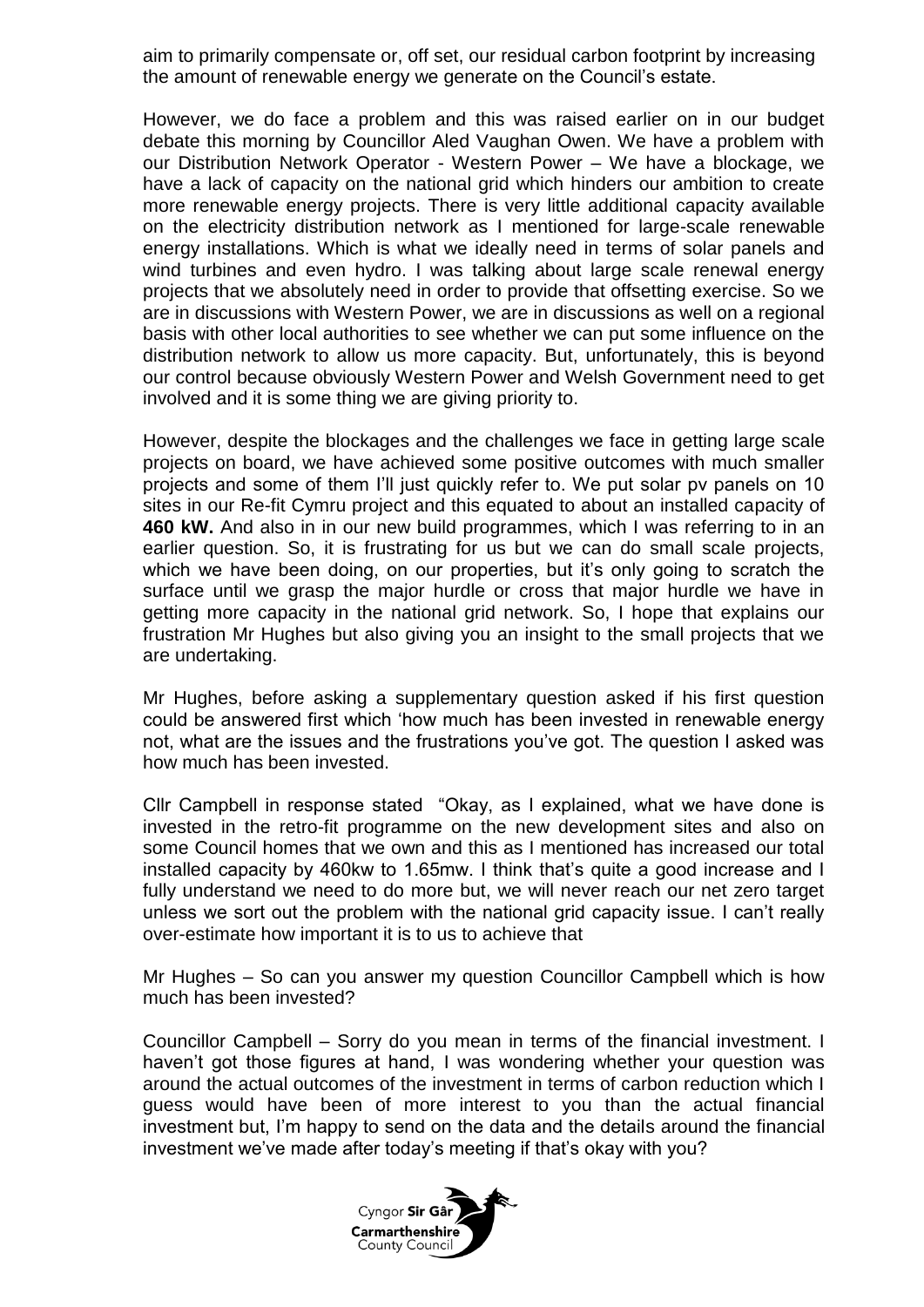## **Mr Hughes asked the following supplementary question:-**

"I'm in the process of fitting solar panels, pv panels, to my house which to me seems a very simple way of generating renewable energy at home here. Can you tell me how many of the Council's domestic homes are due to have solar panels fitted say, in the next year?

### **Councillor Campbell responded as follows:-**

"As I mentioned, all of our new developments are going to have the Re-fit scheme which includes solar panels, battery charging, insulation and so on. We've also got a scheme in Glanmor Terrace which includes I think about 18 homes where we are retro fitting with solar panels and other schemes as well and Councillor Linda Evans referred to this in an earlier presentation she made around our council housing stock is that we are using the rent on that housing stock to reinvest in decarbonisation. It is one of our major priorities and decarbonisation of our current stock of council homes is a priority and we are using some of that council rent revenue to make that investment.

#### **8.4. QUESTION BY MR G. PARKER TO COUNCILLOR C CAMPBELL, EXECUTIVE BOARD MEMBER FOR COMMUNITIES AND RURAL AFFAIRS**

"The Budget Digest 2020/21 published 1/2/21, made no mention of new renewable energy installations in the 5 year budget, which could help the Council meet its Net Zero Carbon Plan by 2030.

The entire energy requirements of the Council, 20GWh electricity and 44GWh heating per year, could be provided renewably by investing in solar panels with battery backup installed on buildings and carparks where the energy is used, for self-consumption only, at a cost of around £41m, fully funded by interest free Government Salix loans, at no cost to Carmarthenshire's Council Tax payers.

The Salix loans would be paid back over 8 years through energy savings. Then all energy would be free of charge to the Council, saving £4.8m / year, which could be used to provide better services to the community.

Details and calculations have been given in the web page in your agenda pack

Why is the Council not taking advantage of this ideal opportunity to become selfsufficient in renewable energy?"

## **Response by Councillor Cefin Campbell, Executive Board Member for Communities and Rural Affairs:-**

"Thank you Mr Parker for your question. A part of your question relates to again our ability to create renewable energy as a local authority and in my answer to a previous question, we are hindered by the lack of capacity on the local distribution network and that does cause us a great frustration as I mentioned earlier on because we have schemes on our brownfield land that we own as a local authority. We have schemes for solar panels and wind turbines but, unfortunately, we can't proceed with those schemes at the moment. Hopefully, within the next

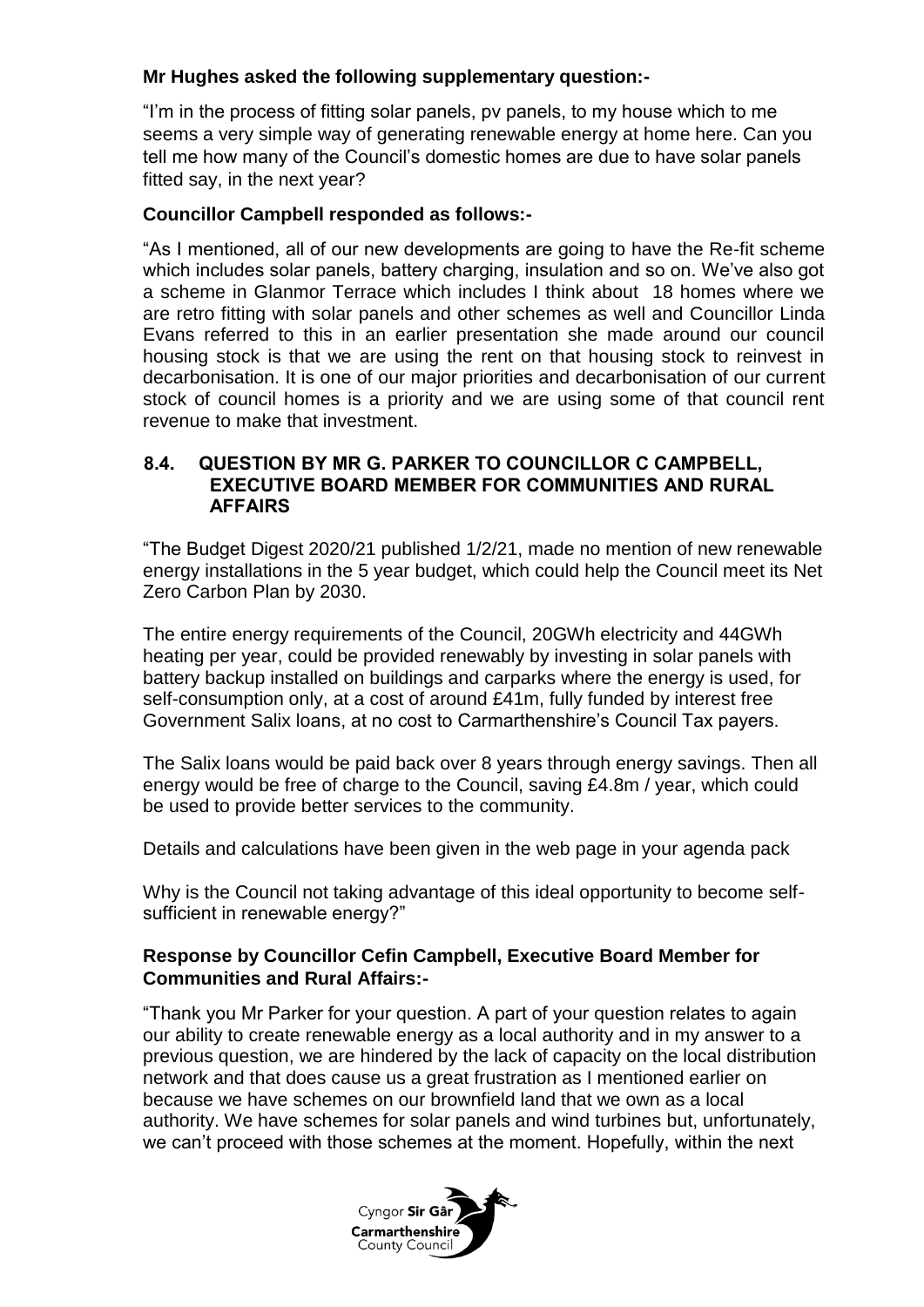two years we can lobby Western Power and Welsh Government to provide the resources to enable us to do that, then we can move forward extremely quickly.

So, in terms of the Salix work that you refer to specifically, we have made great strides in reducing the carbon footprint in our non-domestic buildings and in particular with the interest free Salix invest to save programme, we have invested as a local authority in that particular scheme over £2m in some 200 energy efficiency projects. Now this investment is projected to save over 41,000 tonnes of carbon dioxide equivalent over the lifetime of the installed technology. This investment, coupled with the Council's on-going property rationalisation, which I mentioned regarding the council homes for example, the agile working that we are currently discussing and maintenance programmes as well is producing financial and carbon savings in times of increasing utility prices.

One final point, we are reducing our carbon footprint as well in terms of our street lighting. We recently completed the conversion of over 80% of our 20,000 street lighting lanterns to low energy light-emitting diode (LED lighting) with interest-free funding from Welsh Government's Programme. So, the remaining street lighting already use low energy dimming lanterns but these will be changed to LED at end of life. And, finally, we also maintain approximately 4,300 community Street Lights on behalf of the 72 town and community councils. These again are being converted to LED with energy efficient dimmable lanterns put in place as well.

So, despite our frustrations around the lack of capacity on the national grid, I can vouch that we are still managing to achieve a large number of energy savings. So, I hope that answers your question.

#### **Mr Parker asked the following supplementary question:-**

"There's a bit of a misunderstanding I think in my question. I had asked about installation of solar power and battery back up on local installations which do not need any export to the national grid, so there's no limitation by national power or Western Power. So, there's no reason not to go ahead with this today. It's very simple you just call up a solar installer and they install. You mentioned some spending with Salix which I understand was done quite a few years ago but that shows it is quite possible but, as an example you quoted £2m. Now, for the full investment to make the full energy for the council properties you need £41m. That's 5% invested over the last five years but, we only have nine years left for your 2030 deadline to be net carbon zero. So, I don't see how at that rate it can possibly happen. How can you speed these things up?

#### **Councillor Campbell responded as follows:-**

"I'll take the last point first and then I'll go back to your opening statement in your second question.

I think you probably do understand that this last year, which is the first year of our action plan has been unprecedented as I mentioned earlier on. We've had to down tools on many of these developments in order to respond to the urgency of the pandemic and, as I've mentioned we've had staff who'd normally be working on this and on projects to decarbonise even further our housing stock and our nondomestic buildings, we've had them put on projects that have had a direct bearing

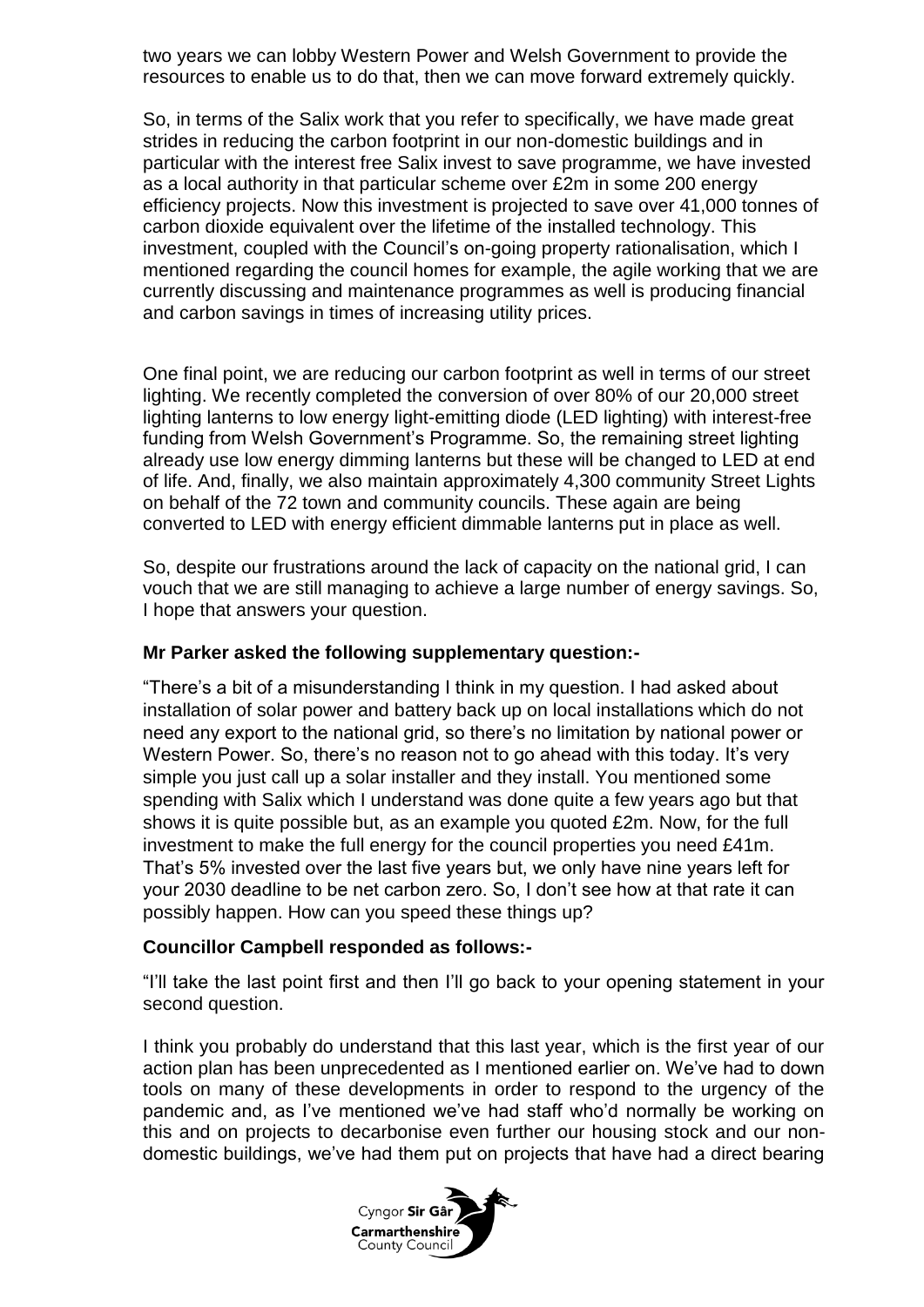on tackling the pandemic. So, I hope you can excuse us, I'm not making excuses, but these are factual reasons why perhaps we haven't made the progress many of us were hoping to achieve during that first year. So, I hope you can understand the situation that many of our officers were faced with during this first year of working on the action plan. But, hopefully, if the health of the nation allows over the next nine year's we can certainly speed up our work on achieving our net carbon target.

So, specifically around battery storage, we are exploring opportunities as we speak with our new build housing development in Glanmor Terrace, which I referenced earlier on, which incorporates solar pv and, as I mentioned battery storage. Now, we're also looking at investing battery storage in our council housing stock as well, which I also mentioned earlier on. So, we're in the first year, we are feeling our way in what has been a challenging year for everyone. But, I'm hoping if you come back with a similar question next year about this time we will have achieved far more, the pandemic allowing of course. I hope that answers your second question.

## **8.5. QUESTION BY MS. C. STRANGE TO COUNCILLOR C. CAMPBELL, EXECUTIVE BOARD MEMBER FOR COMMUNITIES AND RURAL AFFAIRS**

"Has Council considered using the "Climate Action Plan for Councils" published by Friends of the Earth as an aid to the Covid recovery programme? The guide aims to create a green, fair, equitable recovery whilst also taking into account the Climate and Ecological Emergency. It contains 46 recommendations relevant to Wales.

please see:-

[https://climate.friendsoftheearth.uk/sites/files/climate/documents/2020-](https://climate.friendsoftheearth.uk/sites/files/climate/documents/2020-06/Climate%20Action%20Plan%20for%20councils%20June%202020.pdf) [06/Climate%20Action%20Plan%20for%20councils%20June%202020.pdf"](https://climate.friendsoftheearth.uk/sites/files/climate/documents/2020-06/Climate%20Action%20Plan%20for%20councils%20June%202020.pdf)

#### **Response by Councillor Cefin Campbell, Executive Board Member for Communities and Rural Affairs:-**

"Thank you Celia for your question and yes, absolutely, we are aware of the Friends of the Earth document which you refer to in your question and we are already giving this consideration but, we are also looking at other approaches as well outlined in other documents, in our own Net Zero carbon document and the COVID-19 recovery programme that we are working on at the moment and we are about to publish in the next week or two. There is another document as well which doubtless you are aware of which is the 'Public Sector Net Zero Carbon Route Map' which is currently being developed by the Local Government Decarbonisation Strategy Panel as a high-level thematic framework. Now, where possible, we propose to use this Route Map to help guide our approach. It should be noted that some of the Targets in this Route Map are particularly challenging for us and other local authorities as well, and appropriate Actions are currently being discussed with the relevant Lead Officers for incorporation into our Net Zero Carbon Plan.

So what we have is an array of documents, all with different route maps and ideas and what we hope to do is pick and choose some of the ideas and recommendations in there that are most appropriate to Carmarthenshire. In particular, given that we are facing huge economic challenges moving forward,

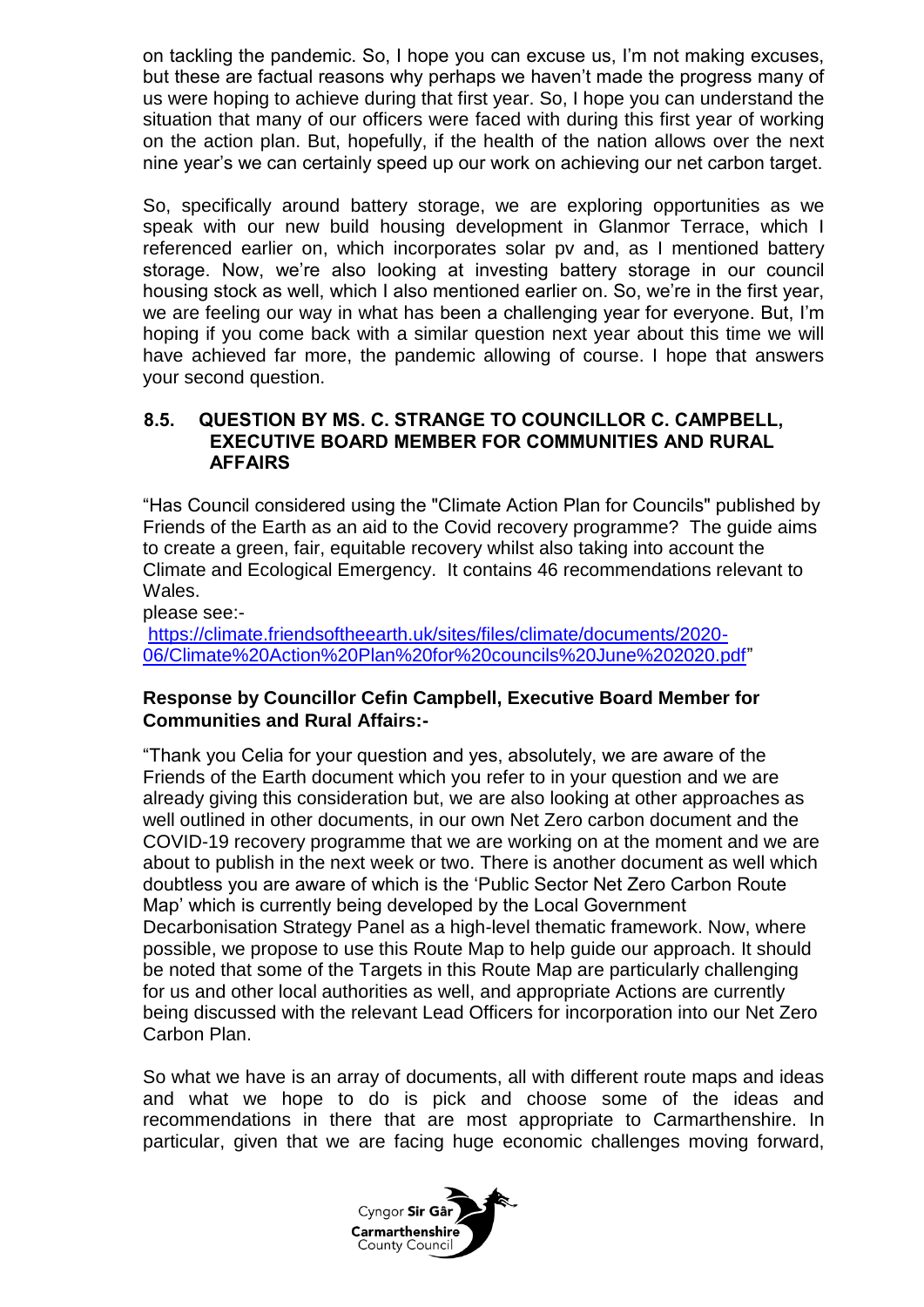social challenges, environmental challenges as well as a result of Covid, the Council are, as I mentioned about to publish a draft economic recovery and delivery plan which identifies some 30 actions to support the Carmarthenshire economy and that addresses the impacts of COVID and Brexit as well I may add. It sets out our priorities for supporting Business, People and Place. At the heart of it you will obviously understand that we are looking to create a more equal, greener, healthier, and more sustainable community within Carmarthenshire.

So that, I hope answers your question. Yes, we are aware of the document but, we're also aware of other relevant documents as well.

## **Ms Strange asked the following supplementary question:-**

"As suggested in my question about 46 of the 50 Friends of the Earth recommendations are relevant to Wales and I've picked up just two of these and combined them. Will the Council produce a Nature and Eco system restoration plan to reverse and restore habitat species and eco system quality and function to include management of council owned land and road verges?

#### **Councillor Campbell responded as follows:-**

"Yes, we are doing a lot of work on conservation and biodiversity. We have a team of officers that are doing this work on a daily basis. So, all of that which you mention is clearly important to us because having that balance between development and Biodiversity and protecting the environment is so crucial for us moving forward. There's one thing the pandemic has highlighted is we need to look local, we need to look at the challenges that are within a close proximity of where we all live because we can all do more. So, absolutely, we are doing that already and we will be ramping that work up as we move forward.

#### **8.6. QUESTION BY DR T. LAXTON TO COUNCILLOR C. CAMPBELL, EXECUTIVE BOARD MEMBER FOR COMMUNITIES AND RURAL AFFAIRS**

"I have been dismayed by the apparent backsliding on the commitment for the Pension Fund to divest from investment in fossil fuels:

Can you please tell me how much has been invested in the Councils' fleet of vehicles since the declaration of the Climate Emergency and how much of this has been for electric or other non-fossil fuel vehicles? Can you reassure me that with Council vehicles at least, great progress has been made and we are not being left behind other Councils such as Swansea, and also, much of Europe."

#### **Response by Councillor Cefin Campbell, Executive Board Member for Communities and Rural Affairs:-**

"Thank you Dr Laxton for your question. I'm not quite sure whether I agree fully with the opening comment about backsliding on the commitment of the pension fund. I've already given a comprehensive answer on that which shows that we are moving in the right direction and have made great strides over the last three years in divesting away from fossil fuels. But, I do acknowledge there's a way to go again.

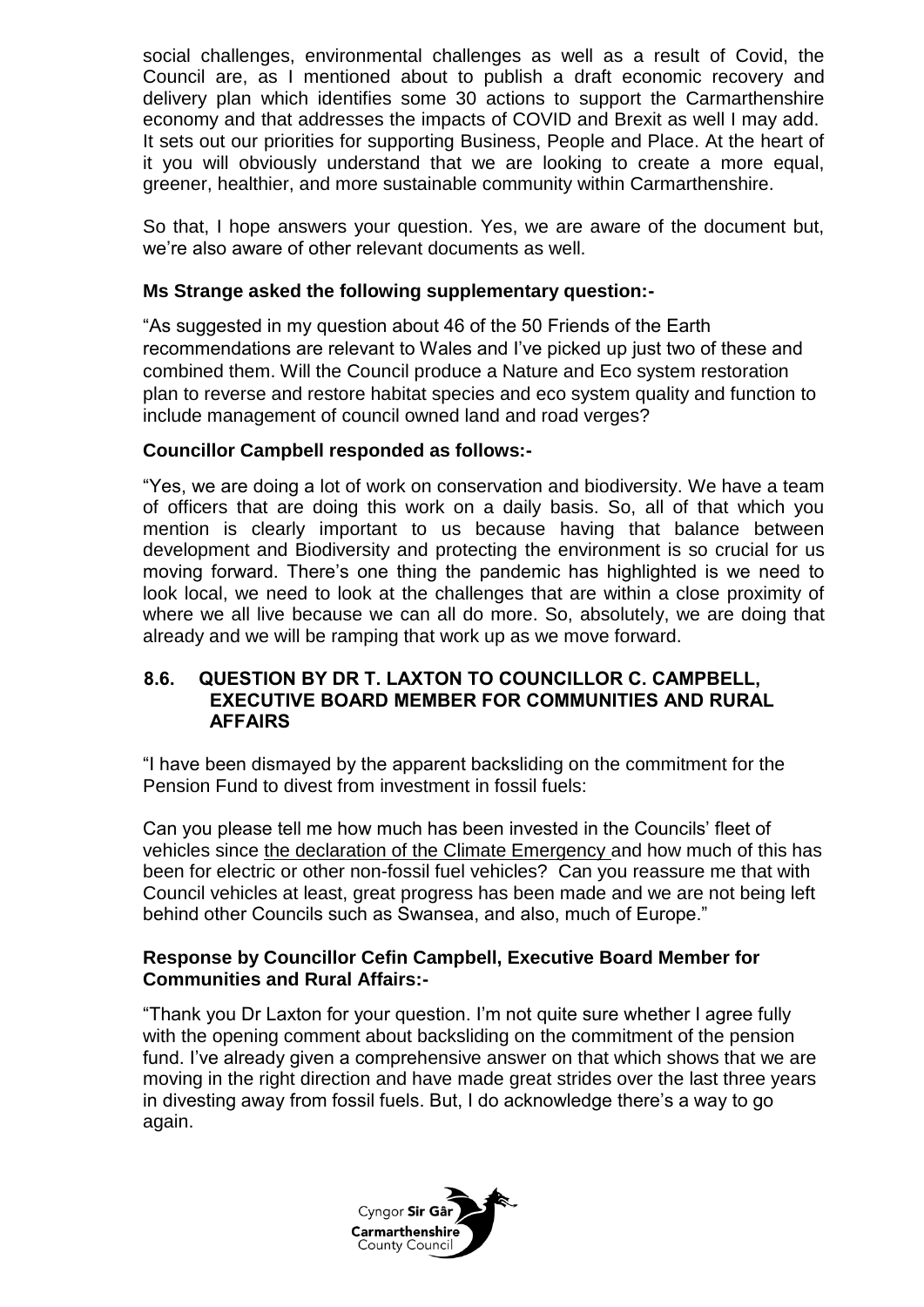So, in terms of fleet replacement, we have a rolling five-year programme and by the end of this month the authority will have purchased an additional four ultra-low emission vehicles which, basically are electric pool cars. By the end of 2021/22 we will also conclude a review of the Fleet Replacement strategy which will include an assessment of the supply market for Ultra Low Emission Vehicles. In addition to this, we've included an action in the Transport business plan to update the Council's Fleet Strategy in order to reduce the level of Carbon and Nitrogen Dioxide emissions from our transport operations over the next five years. The way we're hoping to achieve this is by reducing fossil fuel use by introducing alternative powered ULEV vehicles and also procure more vehicles and plant using whole of life costings for procurement. I have a long list here that I can add to but, I'm aware of the time so what I could do is send you this whole list of the Actions in the Transport Business Plan that we are currently looking at. So, hopefully, we can invest more on ELV vehicles as we move forward and you will remember that we were the first local authority in Wales to introduce electric pool cars back in 2012 and, just as an additional bit of information over the last 6 years we've reduced the number of miles travelled by our staff in private vehicles by over 1.3 million miles per annum. So, that's quite an achievement but, again, I'm not complacent we have a long way to go. I hope that answers your question.

## **Dr Laxton asked the following supplementary question:-**

"I am very re-assured to see that much is being done and I was pleased to see the installation of solar panels for example on the leisure centre roof down in Johnstown. I'm sure that you are aware that electric vehicles are not the only game in town when it comes to vehicles and can you tell me if the council is looking at not just electric vehicles but other low carbon vehicles such as for example hydrogen power for buses and such like"

#### **Councillor Campbell responded as follows:-**

"Yes, absolutely, is the straight answer to that. Electric vehicles are starting to become some developments in the past as we're moving on quickly to hydrogen powered vehicles. But, certainly, the challenge for us is in terms of our fleet and the nature of the fleet vehicles that we have. I'll just use the refuse vehicles that collect our bins every week as an example. The challenge we have is the rurality and the geographical size of Carmarthenshire. If we were to fit for example one of our refuse lorries with a battery instalment, that poses a challenge especially if going out to rural communities to collect bins in terms of how far or how long that battery can last. So, we need to do many things. We need to invest in more battery powered vehicles and hydrogen powered vehicles but, we also need to increase the number of battery charging points as well so these refuse lorries can go out into rural communities recharge their batteries and then move onto the next piece of work. So, all of this is in the early stages. We would have done more as I've mentioned already if it weren't for the pandemic. But we are hoping now that the worst of that is behind us and we can move forward with confidence in looking at new ways of using our fleet and also investing in decarbonisation programmes.

## **9. QUESTIONS BY MEMBERS (NONE RECEIVED)**